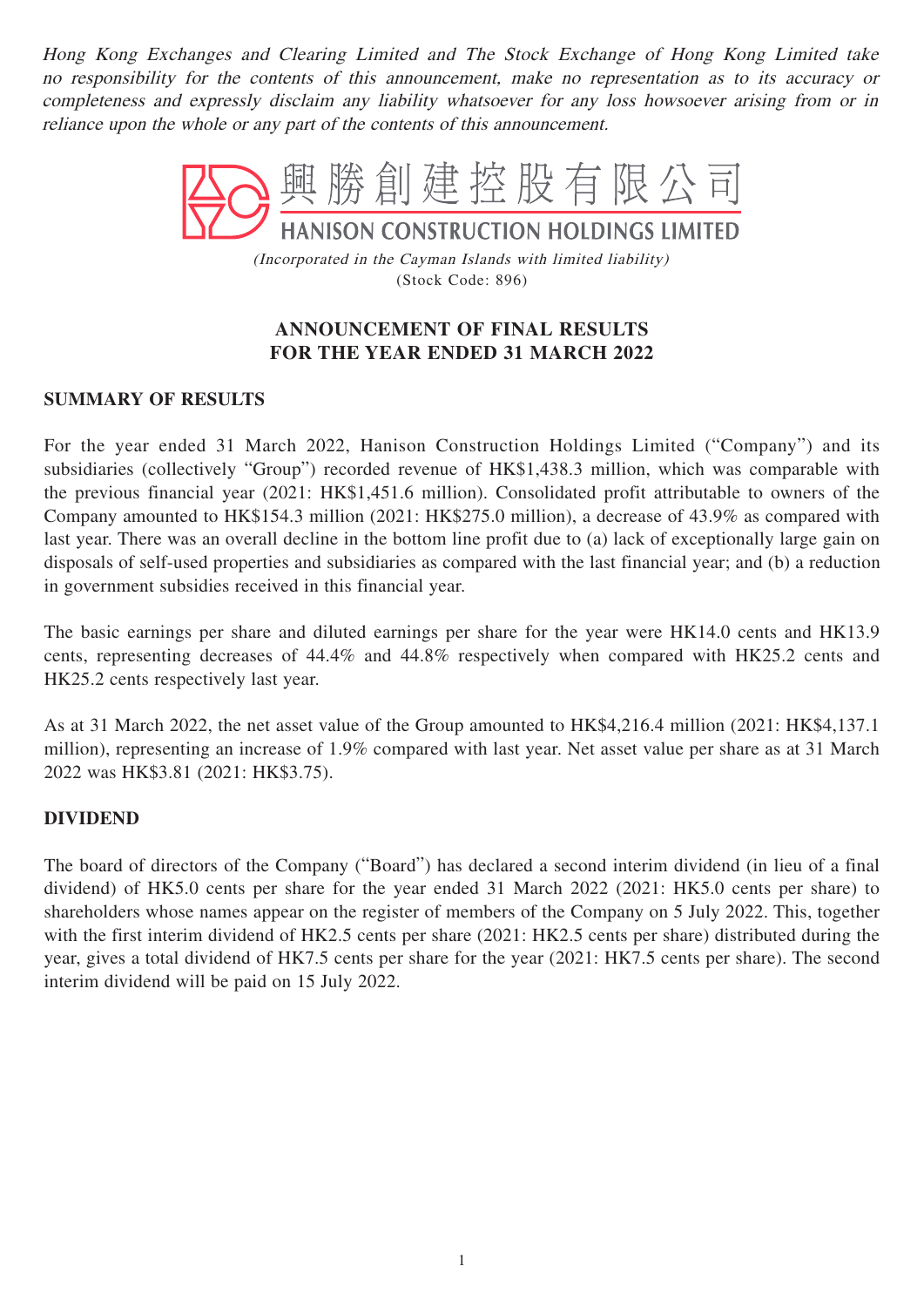#### **CLOSURE OF REGISTER OF MEMBERS FOR SECOND INTERIM DIVIDEND**

The register of members of the Company will be closed from 30 June 2022 to 5 July 2022, both days inclusive, for the purpose of determining the identity of members who are entitled to the second interim dividend for the year ended 31 March 2022. In order to qualify for the second interim dividend, all transfers of shares accompanied by the relevant share certificates and transfer forms must be lodged with the Company's share registrar in Hong Kong, Computershare Hong Kong Investor Services Limited, Shops 1712-16, 17th Floor, Hopewell Centre, 183 Queen's Road East, Wanchai, Hong Kong not later than 4:30 p.m. on 29 June 2022.

#### **CLOSURE OF REGISTER OF MEMBERS FOR ANNUAL GENERAL MEETING**

The register of members of the Company will be closed from 18 August 2022 to 23 August 2022, both days inclusive, for the purpose of determining the identity of members who are entitled to attend and vote at the Company's forthcoming annual general meeting ("AGM") scheduled to be held on 23 August 2022. In order to be eligible to attend and vote at the AGM, all transfers of shares accompanied by the relevant share certificates and transfer forms must be lodged with the Company's share registrar in Hong Kong, Computershare Hong Kong Investor Services Limited, Shops 1712-16, 17th Floor, Hopewell Centre, 183 Queen's Road East, Wanchai, Hong Kong not later than 4:30 p.m. on 17 August 2022.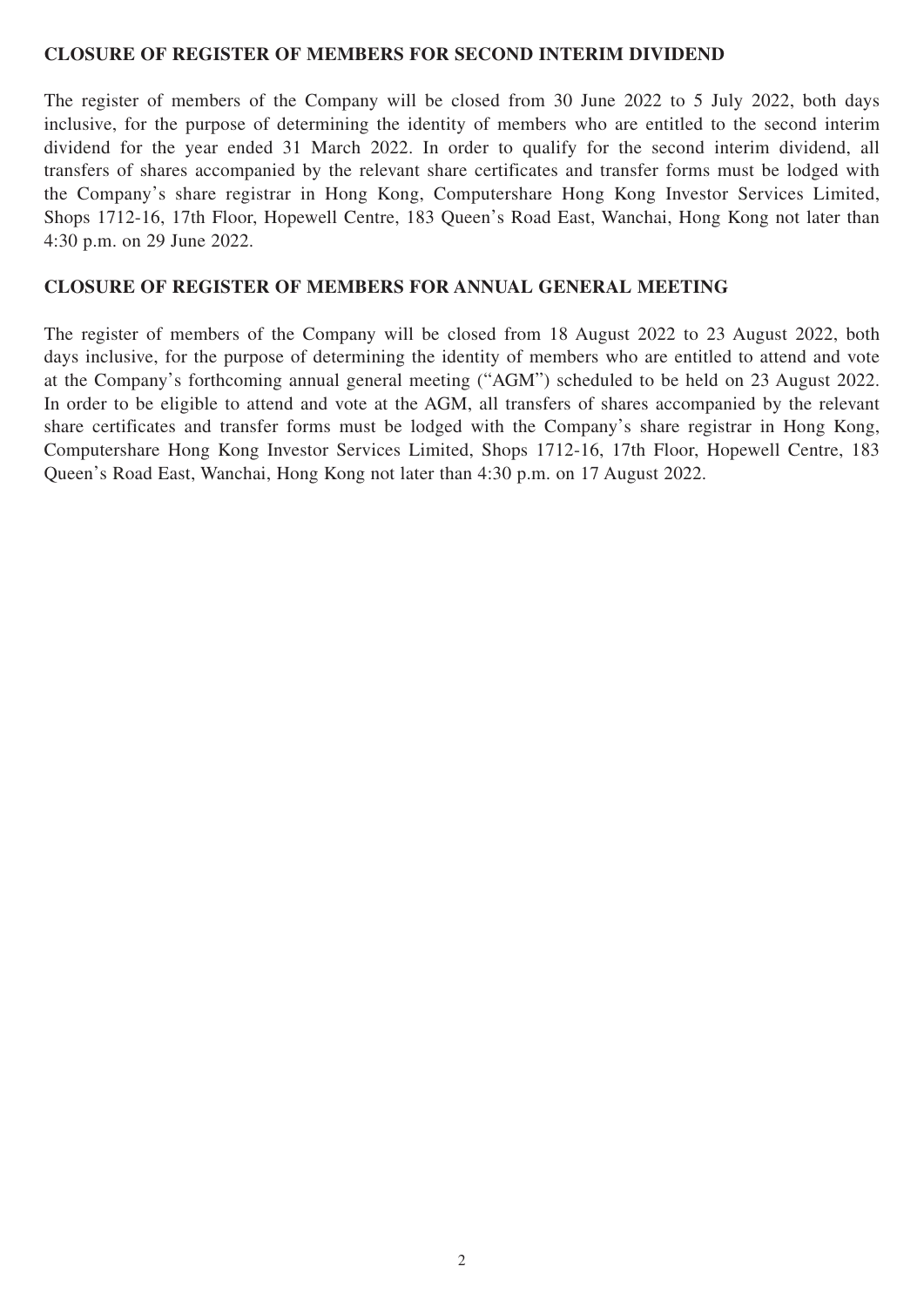## **CONSOLIDATED STATEMENT OF PROFIT OR LOSS**

FOR THE YEAR ENDED 31 MARCH 2022

|                                                       | <b>NOTES</b>   | 2022<br><b>HK\$'000</b> | 2021<br><b>HK\$'000</b> |
|-------------------------------------------------------|----------------|-------------------------|-------------------------|
| Revenue                                               | $\mathfrak{Z}$ | 1,438,340               | 1,451,560               |
| Cost of sales                                         |                | (1,299,021)             | (1,314,320)             |
| Gross profit                                          |                | 139,319                 | 137,240                 |
| Other income                                          |                | 32,758                  | 50,584                  |
| Other gains and losses                                | 5              | 4,865                   | (1,556)                 |
| Gain on disposal of property, plant and equipment     |                | 90                      | 199,618                 |
| Gain on disposal of subsidiaries                      |                | 22,597                  | 116,497                 |
| Reversal of impairment losses (impairment losses)     |                |                         |                         |
| under expected credit loss model, net                 |                | 368                     | (24, 849)               |
| Marketing and distribution costs                      |                | (4, 135)                | (4, 334)                |
| Administrative expenses                               |                | (199, 208)              | (191,091)               |
| Gain on change in fair value of investment properties |                | 207,515                 | 57,874                  |
| Share of (loss) profit of an associate                |                | (17)                    | 3,226                   |
| Share of loss of joint ventures                       |                | (8,073)                 | (31, 971)               |
| Finance costs                                         |                | (33, 363)               | (38, 048)               |
| Profit before taxation                                | 6              | 162,716                 | 273,190                 |
| Taxation                                              | $\overline{7}$ | (8,373)                 | 1,796                   |
| Profit for the year                                   |                | 154,343                 | 274,986                 |
| <b>Earnings per share</b>                             |                |                         |                         |
| Basic (HK cents)                                      | $\mathcal{G}$  | 14.0                    | 25.2                    |
| Diluted (HK cents)                                    | 9              | 13.9                    | 25.2                    |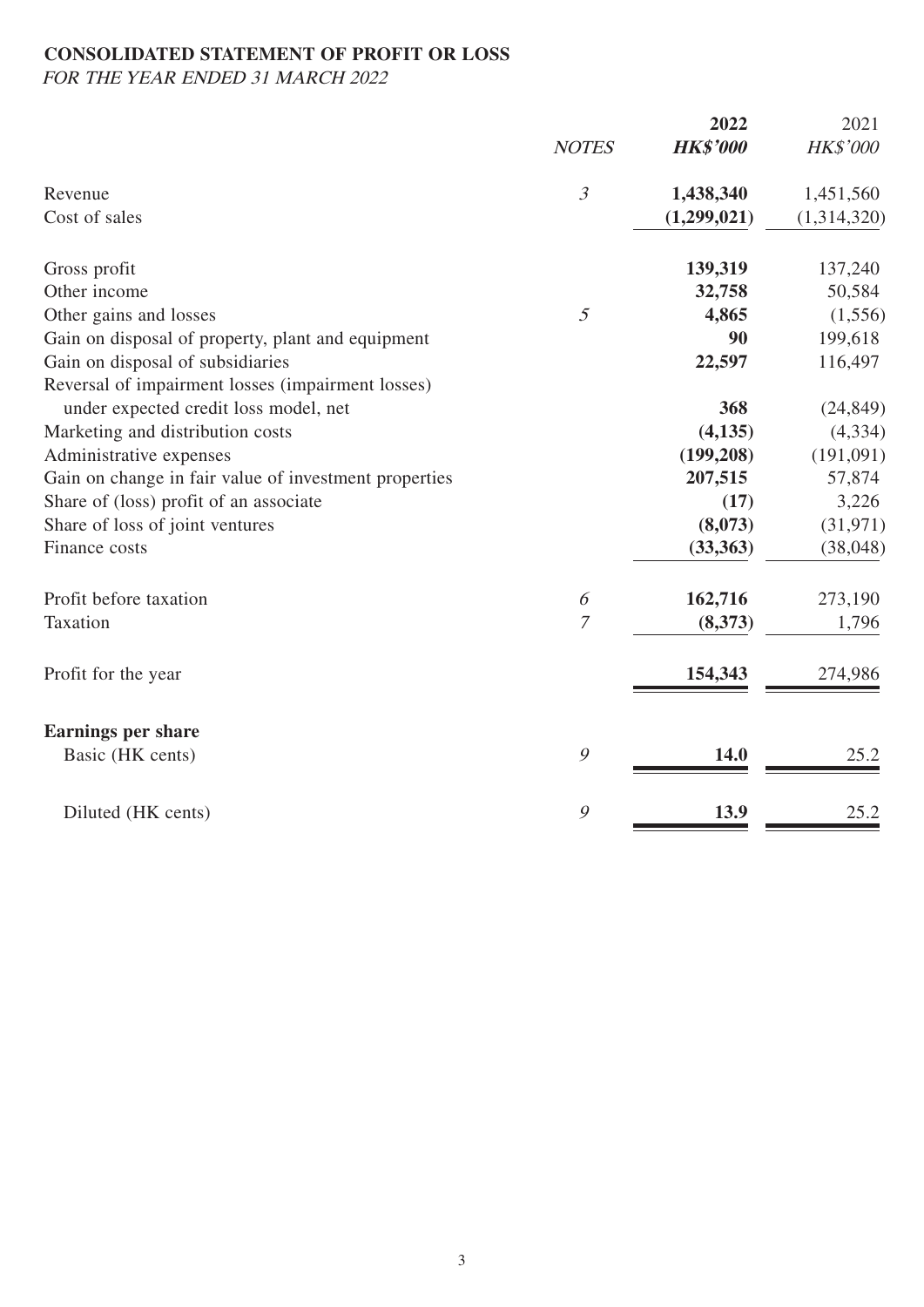#### **CONSOLIDATED STATEMENT OF PROFIT OR LOSS AND OTHER COMPREHENSIVE INCOME** FOR THE YEAR ENDED 31 MARCH 2022

|                                                                   | 2022<br><b>HK\$'000</b> | 2021<br><b>HK\$'000</b> |
|-------------------------------------------------------------------|-------------------------|-------------------------|
| Profit for the year                                               | 154,343                 | 274,986                 |
| Other comprehensive income:                                       |                         |                         |
| Items that may be subsequently reclassified to profit or loss:    |                         |                         |
| Exchange differences arising on translation of foreign operations | 96                      | 189                     |
| Share of exchange differences of a joint venture                  | 3,794                   | 7,111                   |
|                                                                   | 3,890                   | 7,300                   |
| Total comprehensive income for the year                           | 158,233                 | 282,286                 |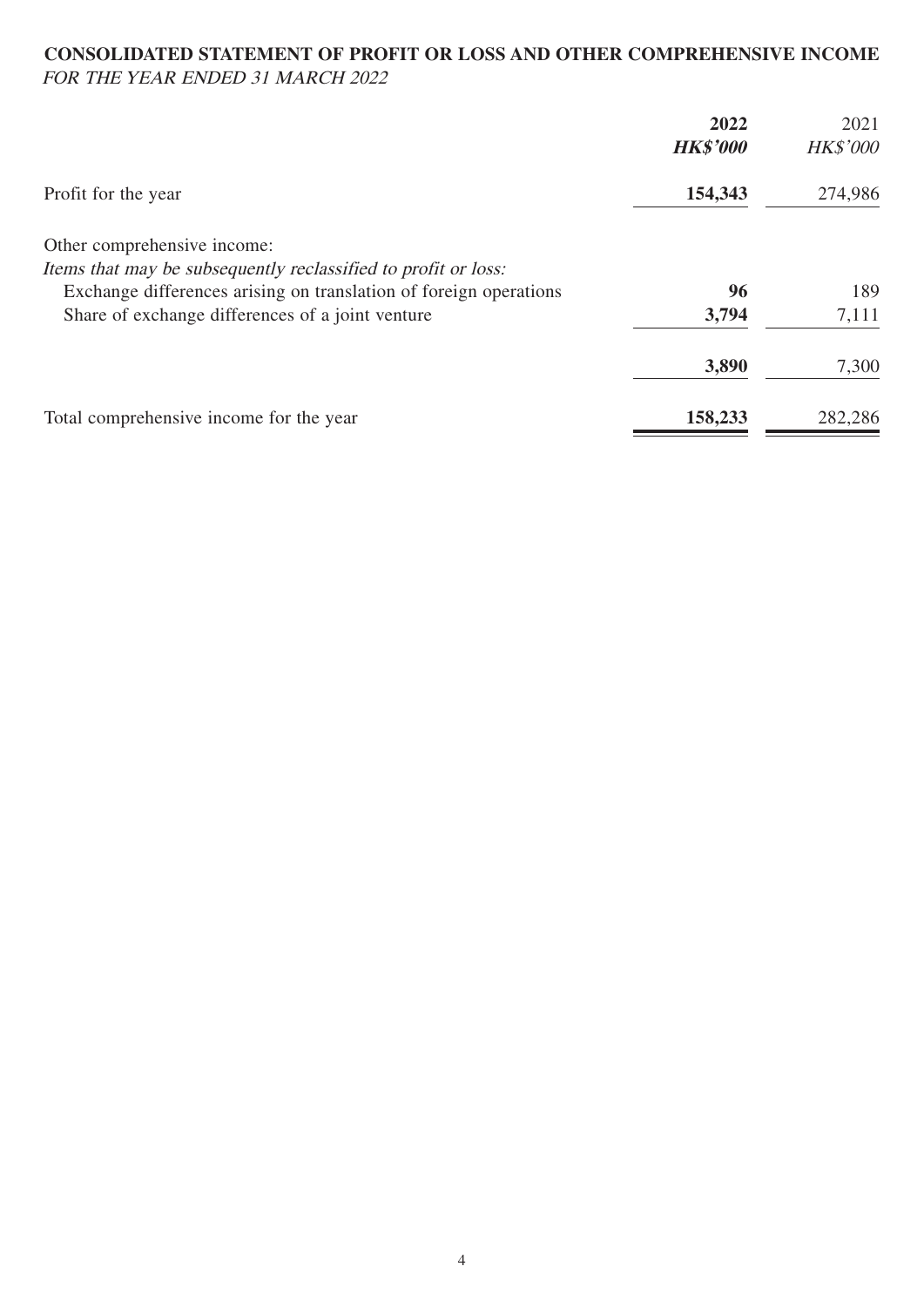# **CONSOLIDATED STATEMENT OF FINANCIAL POSITION**

AT 31 MARCH 2022

|                                                                |              | 31.3.2022       | 31.3.2021   |
|----------------------------------------------------------------|--------------|-----------------|-------------|
|                                                                | <b>NOTES</b> | <b>HK\$'000</b> | HK\$'000    |
| Non-current assets                                             |              |                 |             |
| Investment properties                                          |              | 3,140,000       | 4,943,560   |
| Property, plant and equipment                                  |              | 293,376         | 366,036     |
| Right-of-use assets                                            |              | 3,693           | 2,855       |
| Interest in an associate                                       |              | 10,723          | 10,740      |
| Interests in joint ventures                                    |              | 186,012         | 148,030     |
| Loans to joint ventures                                        |              | 974,529         | 560,231     |
| Deferred tax assets                                            |              | 595             | 2,836       |
|                                                                |              | 4,608,928       | 6,034,288   |
| <b>Current</b> assets                                          |              |                 |             |
| Properties under development for sale                          |              | 907,553         | 879,489     |
| Inventories                                                    |              | 5,998           | 12,857      |
| Contract assets                                                |              | 265,020         | 264,800     |
| Debtors, deposits and prepayments                              | 10           | 148,366         | 164,171     |
| Amounts due from joint ventures                                |              | 10,015          | 32,610      |
| Financial assets at fair value through profit or loss          |              | 346             | 438         |
| <b>Taxation recoverable</b>                                    |              | 6,383           | 5,042       |
| Bank balances and cash                                         |              | 602,528         | 706,389     |
|                                                                |              | 1,946,209       | 2,065,796   |
| Assets classified as held for sale                             | 11           | 163,664         | 30,077      |
|                                                                |              | 2,109,873       | 2,095,873   |
| Current liabilities                                            |              |                 |             |
| Trade and other payables                                       | 12           | 581,677         | 640,536     |
| Provisions                                                     |              | 16,605          | 13,613      |
| Lease liabilities                                              |              | 3,478           | 3,370       |
| Taxation payable                                               |              | 68,747          | 68,515      |
| Bank loans – amounts due within one year                       |              | 644,365         | 3,184,500   |
|                                                                |              | 1,314,872       | 3,910,534   |
| Liabilities associated with assets classified as held for sale | 11           | 2,388           |             |
|                                                                |              | 1,317,260       | 3,910,534   |
| Net current assets (liabilities)                               |              | 792,613         | (1,814,661) |
| Total assets less current liabilities                          |              | 5,401,541       | 4,219,627   |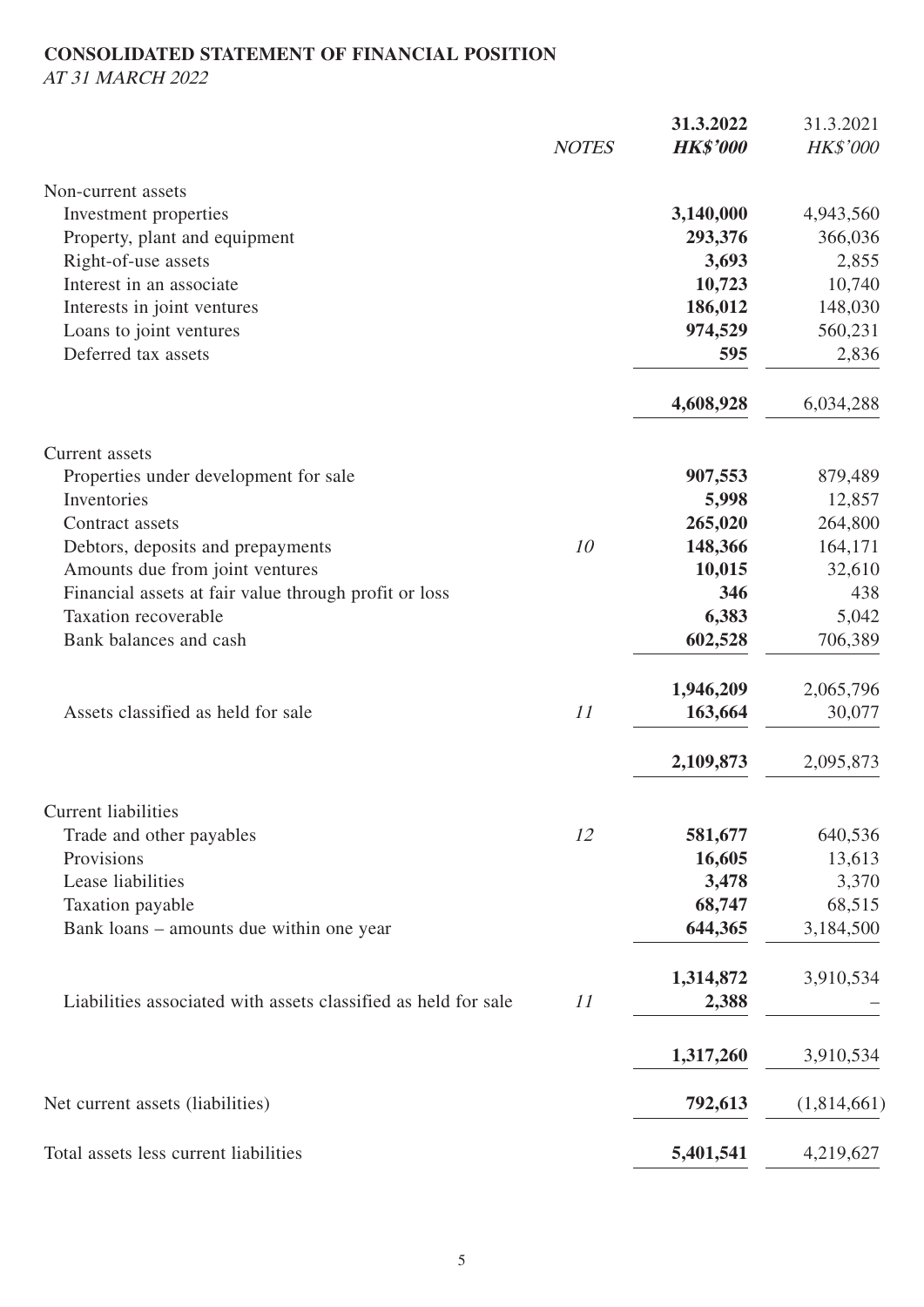|                                         |             | 31.3.2022       | 31.3.2021       |
|-----------------------------------------|-------------|-----------------|-----------------|
|                                         | <b>NOTE</b> | <b>HK\$'000</b> | <b>HK\$'000</b> |
| Non-current liabilities                 |             |                 |                 |
| Bank loans – amounts due after one year |             | 1,147,035       |                 |
| Provisions                              |             | 27,543          | 70,609          |
| Deferred tax liabilities                |             | 6,357           | 8,120           |
| Lease liabilities                       |             | 4,168           | 3,793           |
|                                         |             | 1,185,103       | 82,522          |
|                                         |             | 4,216,438       | 4,137,105       |
| Capital and reserves                    |             |                 |                 |
| Share capital                           | 13          | 110,559         | 110,212         |
| Reserves                                |             | 4,105,879       | 4,026,893       |
|                                         |             | 4,216,438       | 4,137,105       |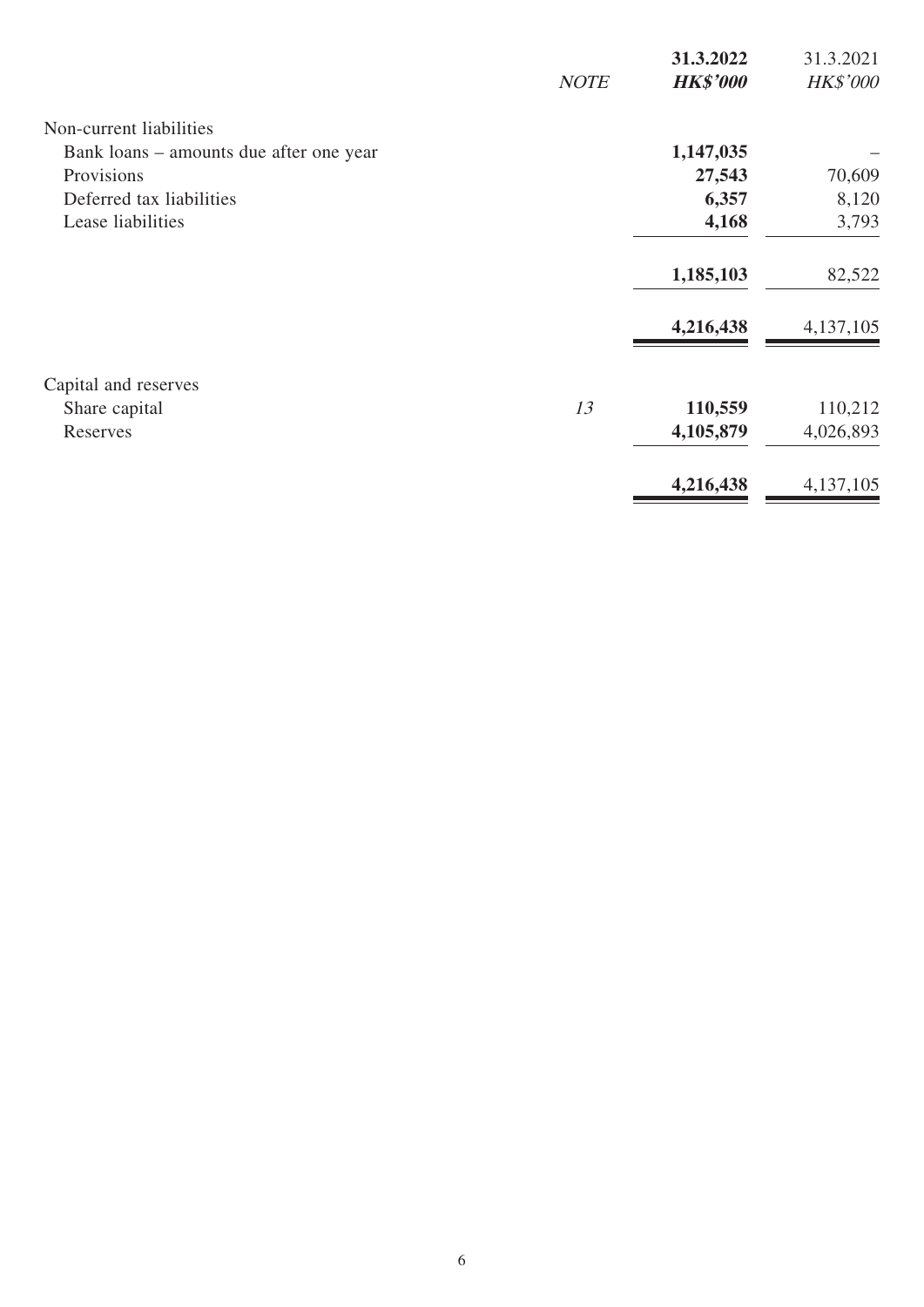#### NOTES:

#### **1. BASIS OF PREPARATION OF CONSOLIDATED FINANCIAL STATEMENT**

The consolidated financial statements have been prepared in accordance with Hong Kong Financial Reporting Standards ("HKFRSs") issued by the Hong Kong Institute of Certified Public Accountants ("HKICPA"). For the purpose of preparation of the consolidated financial statements, information is considered material if such information is reasonably expected to influence decisions made by primary users. In addition, the consolidated financial statements include applicable disclosures required by the Rules Governing the Listing of Securities on The Stock Exchange of Hong Kong Limited ("Listing Rules") and by the Hong Kong Companies Ordinance.

The directors of the Company have, at the time of approving the consolidated financial statements, a reasonable expectation that the Group has adequate resources to continue in operating existence for the foreseeable future. Thus, they continue to adopt the going concern basis of accounting in preparing the consolidated financial statements.

The consolidated financial statements have been prepared on the historical cost basis, except for the investment properties and certain financial instruments, which are measured at fair values at the end of each reporting period.

Historical cost is generally based on the fair value of the consideration given in exchange for goods and services.

#### **2. APPLICATION OF AMENDMENTS TO HONG KONG FINANCIAL REPORTING STANDARDS**

#### Amendments to HKFRSs that are mandatorily effective for the current year

In the current year, the Group has applied the following amendments to HKFRSs issued by the HKICPA for the first time, which are mandatorily effective for the annual periods beginning on or after 1 April 2021 for the preparation of the consolidated financial statements:

| Amendment to HKFRS 16           | Covid-19-Related Rent Concessions                     |
|---------------------------------|-------------------------------------------------------|
| Amendment to HKFRS 16           | Covid-19-Related Rent Concessions beyond 30 June 2021 |
| Amendments to HKFRS 9, HKAS 39, | Interest Rate Benchmark Reform – Phase 2              |
| HKFRS 7, HKFRS 4 and HKFRS 16   |                                                       |

In addition, the Group applied the agenda decision of the IFRS Interpretations Committee (the "Committee") of the International Accounting Standards Board issued in June 2021 which clarified the costs an entity should include as "estimated costs necessary to make the sale" when determining the net realisable value of inventories.

Except as described below, the application of the amendments to HKFRSs in the current year has had no material impact on the Group's financial positions and performance for the current and prior years and/or on the disclosures set out in these consolidated financial statements.

#### 2.1 Impacts on application of Amendments to HKFRS 9, HKAS 39, HKFRS 7, HKFRS 4 and HKFRS 16 "Interest Rate Benchmark Reform – Phase 2"

The Group has applied the amendments for the first time in the current year. The amendments relate to changes in the basis for determining the contractual cash flows of financial assets, financial liabilities and lease liabilities as a result of interest rate benchmark reform, specific hedge accounting requirements and the related disclosure requirements applying HKFRS 7 "Financial Instruments: Disclosures" ("HKFRS 7").

As at 1 April 2021, the Group has bank loans amounting to HK\$3,184,500,000, the interests of which are indexed to benchmark rates that may be subject to interest rate benchmark reform.

The amendments have had no impact on the consolidated financial statements as none of the relevant contracts has been transitioned to the relevant replacement rates during the year. The Group will apply the practical expedient in relation to the changes in contractual cash flows resulting from the interest rate benchmark reform for bank loans measured at amortised cost, if any.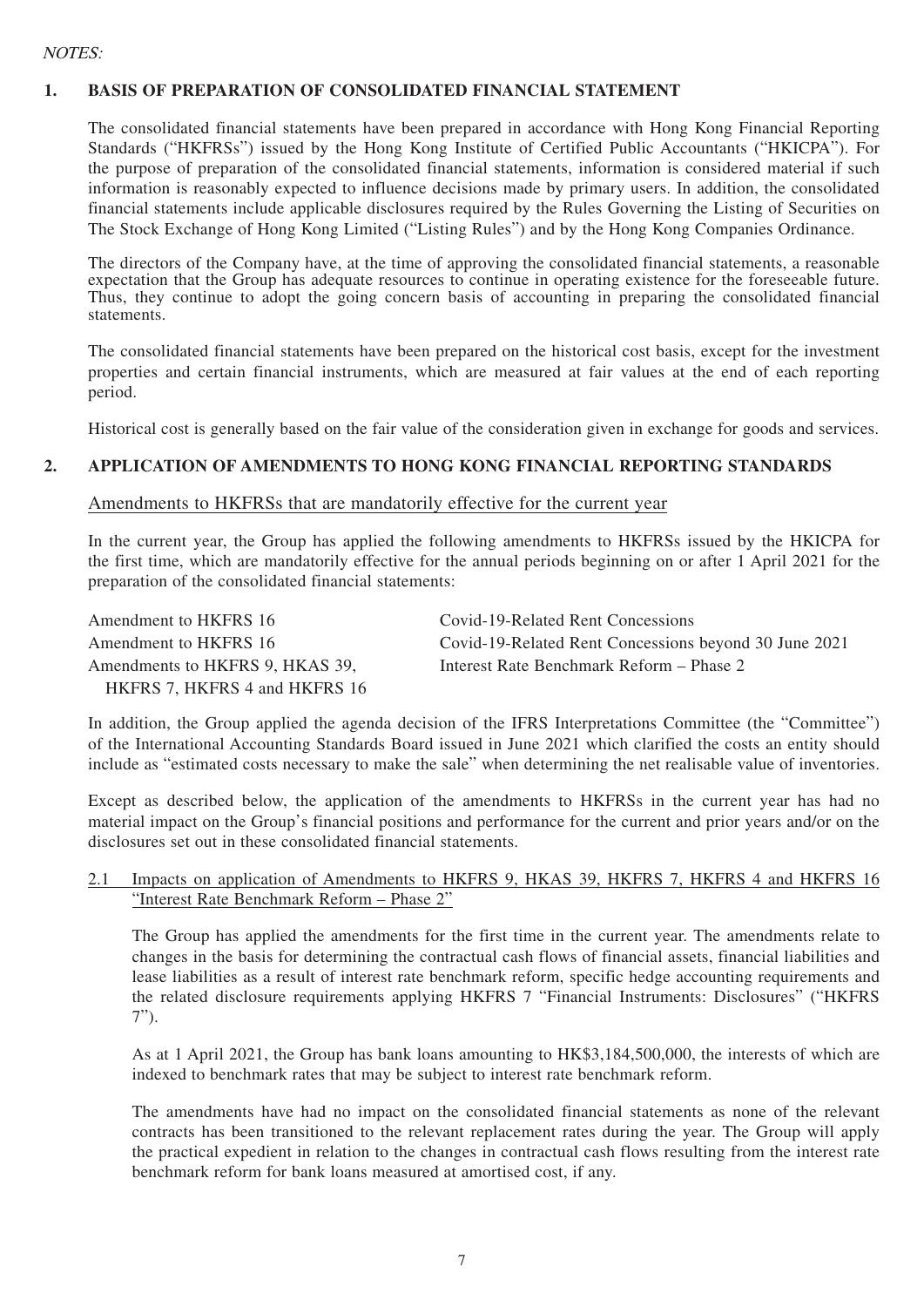#### 2.2 Impacts on application of the agenda decision of the Committee – Cost necessary to sell inventories (HKAS 2 "Inventories")

In June 2021, the Committee, through its agenda decision, clarified the costs an entity should include as "estimated costs necessary to make the sale" when determining the net realisable value of inventories. In particular, whether such costs should be limited to those that are incremental to the sale. The Committee concluded that the estimated costs necessary to make the sale should not be limited to those that are incremental but should also include costs that an entity must incur to sell its inventories including those that are not incremental to a particular sale.

The Group's accounting policy prior to the Committee's agenda decision was to determine the net realisable value of inventories taking into consideration incremental costs only. Upon application of the Committee's agenda decision, the Group changed its accounting policy to determine the net realisable value of inventories taking into consideration both incremental costs and other cost necessary to sell inventories. The new accounting policy has been applied retrospectively.

The application of the Committee's agenda decision has had no material impact on the Group's financial positions and performance.

#### New and amendments to HKFRSs in issue but not yet effective

The Group has not early applied the following new and amendments to HKFRSs that have been issued but are not yet effective:

| <b>HKFRS 17</b>                    | Insurance Contracts and the related Amendments <sup>2</sup>                                                                |
|------------------------------------|----------------------------------------------------------------------------------------------------------------------------|
| Amendments to HKFRS 3              | Reference to the Conceptual Framework <sup>1</sup>                                                                         |
| Amendments to HKFRS 10 and HKAS 28 | Sale or Contribution of Assets between an Investor and<br>its Associate or Joint Venture <sup>3</sup>                      |
| Amendments to HKAS 1               | Classification of Liabilities as Current or Non-current and<br>related amendments to Hong Kong Interpretation $5 (2020)^2$ |
| Amendments to HKAS 1               | Disclosure of Accounting Policies <sup>2</sup>                                                                             |
| and HKFRS Practice Statement 2     |                                                                                                                            |
| Amendments to HKAS 8               | Definition of Accounting Estimates <sup>2</sup>                                                                            |
| Amendments to HKAS 12              | Deferred Tax related to Assets and Liabilities arising from a<br>Single Transaction <sup>2</sup>                           |
| Amendments to HKAS 16              | Property, Plant and Equipment – Proceeds before<br>Intended Use <sup>1</sup>                                               |
| Amendments to HKAS 37              | Onerous Contracts – Cost of Fulfilling a Contract <sup>1</sup>                                                             |
| Amendments to HKFRSs               | Annual Improvements to HKFRSs 2018-2020 <sup>1</sup>                                                                       |

1 Effective for annual periods beginning on or after 1 January 2022

 $\overline{2}$ Effective for annual periods beginning on or after 1 January 2023

3 Effective for annual periods beginning on or after a date to be determined

Except for the amendments to HKFRSs mentioned below, the directors of the Company anticipate that the application of all other new and amendments to HKFRSs will have no material impact on the consolidated financial statements in the foreseeable future.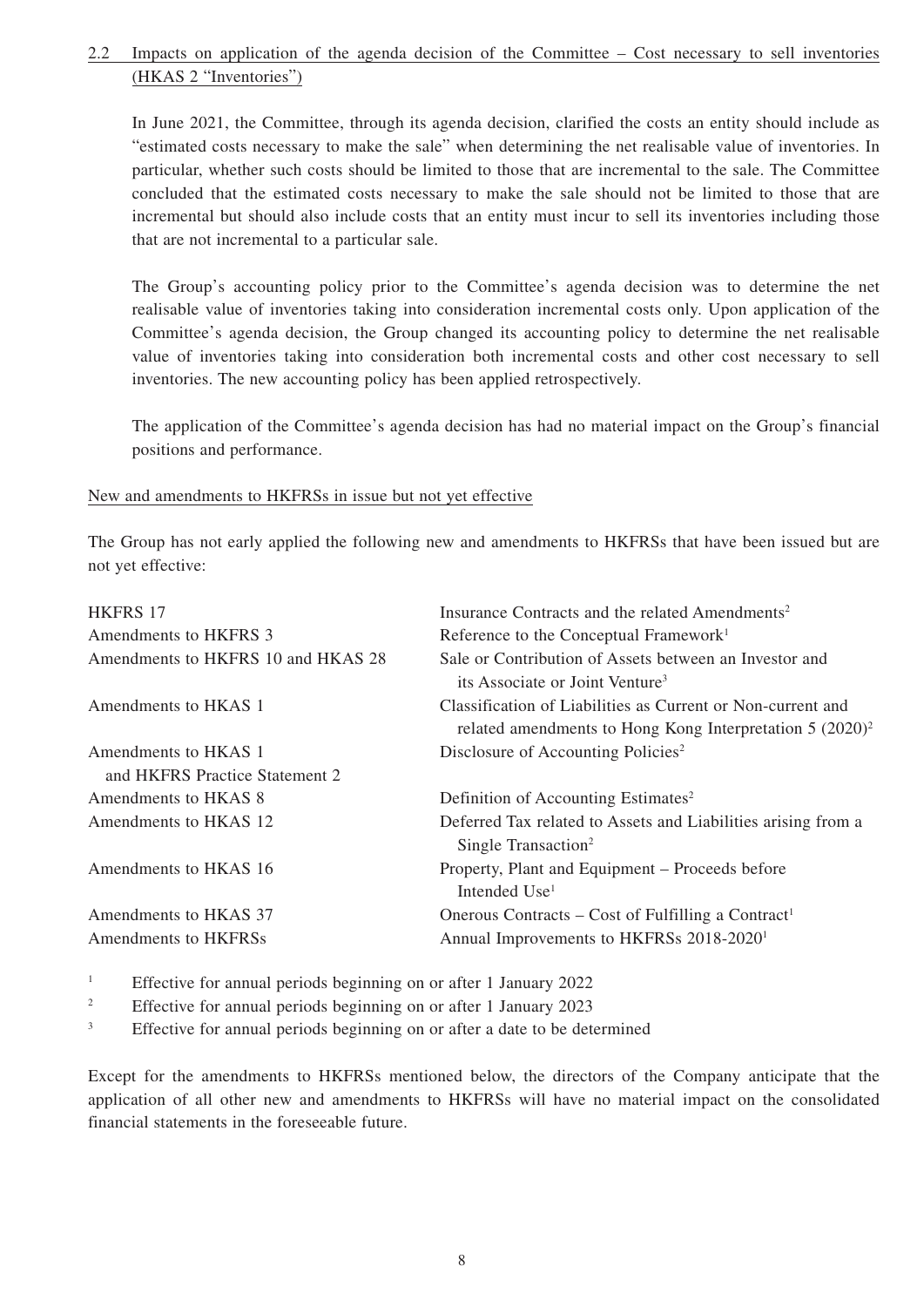## Amendments to HKFRS 3 "Reference to the Conceptual Framework"

The amendments:

- update a reference in HKFRS 3 "Business Combinations" ("HKFRS 3") so that it refers to the Conceptual Framework for Financial Reporting 2018 issued in June 2018 (the "Conceptual Framework") instead of Framework for the Preparation and Presentation of Financial Statements (replaced by the Conceptual Framework for Financial Reporting 2010 issued in October 2010);
- add a requirement that, for transactions and other events within the scope of HKAS 37 "Provisions, Contingent Liabilities and Contingent Assets" ("HKAS 37") or HK(IFRIC)-Int 21 "Levies" ("HK(IFRIC) -Int 21"), an acquirer applies HKAS 37 or HK(IFRIC)-Int 21 instead of the Conceptual Framework to identify the liabilities it has assumed in a business combination; and
- add an explicit statement that an acquirer does not recognise contingent assets acquired in a business combination.

The Group will apply the amendments prospectively to business combinations for which the date of acquisition is on or after the beginning of the first annual period beginning on or after 1 April 2022.

Amendments to HKAS 1 "Classification of Liabilities as Current or Non-current and related amendments to Hong Kong Interpretation 5 (2021)"

The amendments provide clarification and additional guidance on the assessment of right to defer settlement for at least twelve months from reporting date for classification of liabilities as current or non-current, which:

- specify that the classification of liabilities as current or non-current should be based on rights that are in existence at the end of the reporting period. Specifically, the amendments clarify that:
	- (i) the classification should not be affected by management intentions or expectations to settle the liability within 12 months; and
	- (ii) if the right is conditional on the compliance with covenants, the right exists if the conditions are met at the end of the reporting period, even if the lender does not test compliance until a later date.
- clarify that if a liability has terms that could, at the option of the counterparty, result in its settlement by the transfer of the entity's own equity instruments, these terms do not affect its classification as current or non-current only if the entity recognises the option separately as an equity instrument applying HKAS 32 "Financial Instruments: Presentation".

In addition, Hong Kong Interpretation 5 was revised as a consequence of the Amendments to HKAS 1 to align the corresponding wordings with no change in conclusion.

Based on the Group's outstanding liabilities as at 31 March 2022, the application of the amendments will not result in reclassification of the Group's liabilities.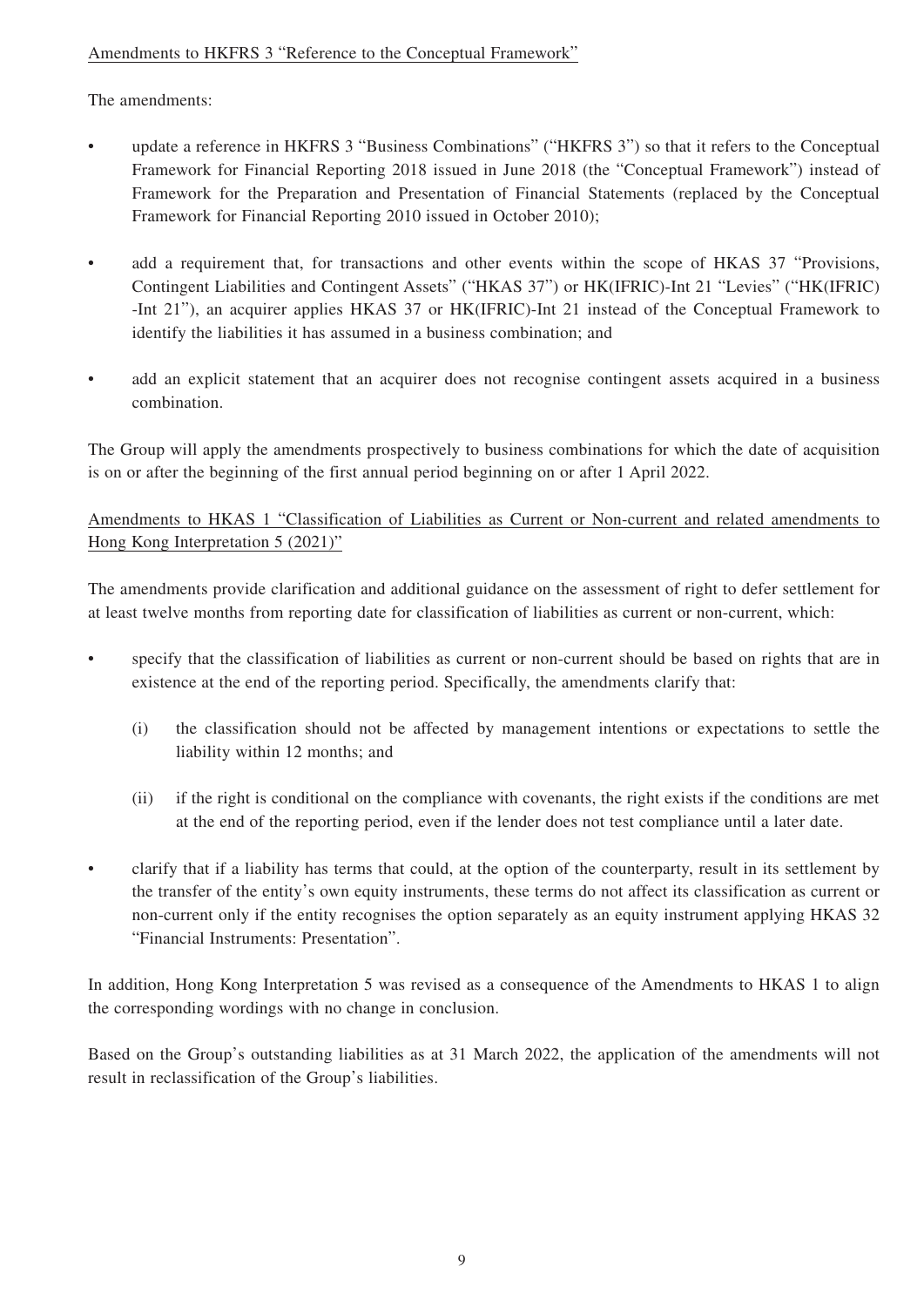#### Amendments to HKAS 1 and HKFRS Practice Statement 2 "Disclosure of Accounting Policies"

HKAS 1 is amended to replace all instances of the term "significant accounting policies" with "material accounting policy information". Accounting policy information is material if, when considered together with other information included in an entity's financial statements, it can reasonably be expected to influence decisions that the primary users of general purpose financial statements make on the basis of those financial statements.

The amendments also clarify that accounting policy information may be material because of the nature of the related transactions, other events or conditions, even if the amounts are immaterial. However, not all accounting policy information relating to material transactions, other events or conditions is itself material. If an entity chooses to disclose immaterial accounting policy information, such information must not obscure material accounting policy information.

HKFRS Practice Statement 2 "Making Materiality Judgements" (the "Practice Statement") is also amended to illustrate how an entity applies the "four-step materiality process" to accounting policy disclosures and to judge whether information about an accounting policy is material to its financial statements. Guidance and examples are added to the Practice Statement.

The application of the amendments is not expected to have significant impact on the financial position or performance of the Group but may affect the disclosures of the Group's significant accounting policies.

#### Amendments to HKAS 8 "Definition of Accounting Estimates"

The amendments define accounting estimates as "monetary amounts in financial statements that are subject to measurement uncertainty". An accounting policy may require items in financial statements to be measured in a way that involves measurement uncertainty – that is, the accounting policy may require such items to be measured at monetary amounts that cannot be observed directly and must instead be estimated. In such a case, an entity develops an accounting estimate to achieve the objective set out by the accounting policy. Developing accounting estimates involves the use of judgements or assumptions based on the latest available, reliable information.

In addition, the concept of changes in accounting estimates in HKAS 8 is retained with additional clarifications.

The application of the amendments is not expected to have significant impact on the Group's consolidated financial statements.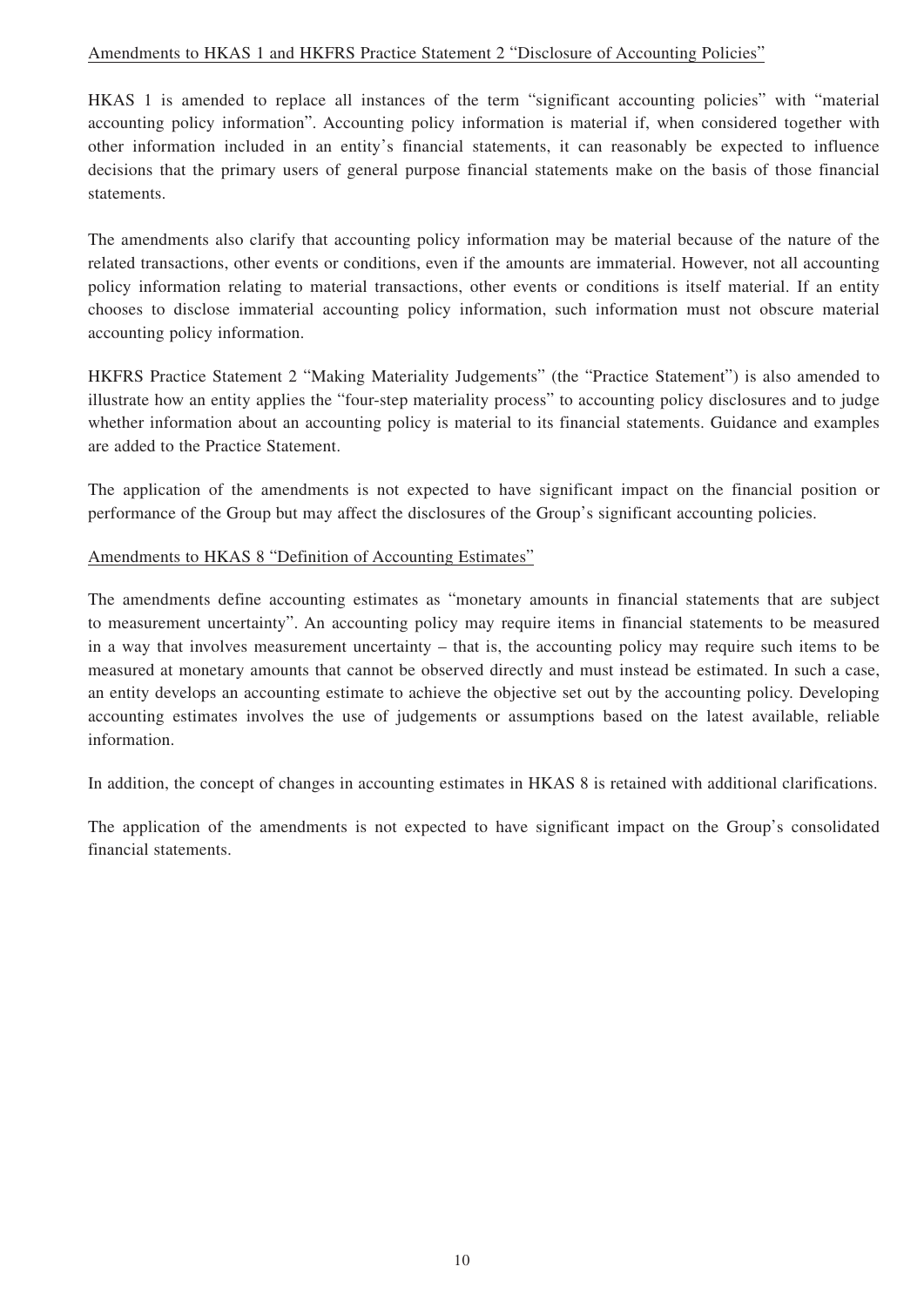#### Amendments to HKAS 12 "Deferred Tax related to Assets and Liabilities arising from a Single Transaction"

The amendments narrow the scope of the recognition exemption of deferred tax liabilities and deferred tax assets in paragraphs 15 and 24 of HKAS 12 "Income Taxes" ("HKAS 12") so that it no longer applies to transactions that, on initial recognition, give rise to equal taxable and deductible temporary differences.

For leasing transactions in which the tax deductions are attributable to the lease liabilities, the Group applies HKAS 12 requirements to the relevant assets and liabilities as a whole. Temporary differences relating to relevant assets and liabilities are assessed on a net basis.

Upon the application of the amendments, the Group will recognise a deferred tax asset (to the extent that it is probable that taxable profit will be available against which the deductible temporary difference can be utilised) and a deferred tax liability for all deductible and taxable temporary differences associated with the right-of-use assets and the lease liabilities.

The amendments are effective for the Group's annual reporting periods beginning on or after 1 April 2023, with early application permitted. As at 31 March 2022, the carrying amounts of right-of-use assets and lease liabilities which are subject to the amendments amounted to HK\$3,693,000 and HK\$7,646,000 respectively. The application of the amendments is not expected to have significant impact on the financial position and performance of the Group.

#### Amendments to HKAS 37 "Onerous Contracts – Cost of Fulfilling a Contract"

The amendments specify that, when an entity assesses whether a contract is onerous in accordance with HKAS 37 "Provisions, Contingent Liabilities and Contingent Assets", the unavoidable costs under the contract should reflect the least net cost of exiting from the contract, which is the lower of the cost of fulfilling it and any compensation or penalties arising from failure to fulfil it. Costs of fulfilling the contract include incremental costs and an allocation of other costs that relate directly to fulfilling contracts (for example, an allocation of the depreciation charge for an item of property, plant and equipment used in fulfilling the contract).

The amendments are applicable to contracts for which the Group has not yet fulfilled all its obligations as at the date of initial application.

The application of the amendments is not expected to have significant impact on the financial position and performance of the Group.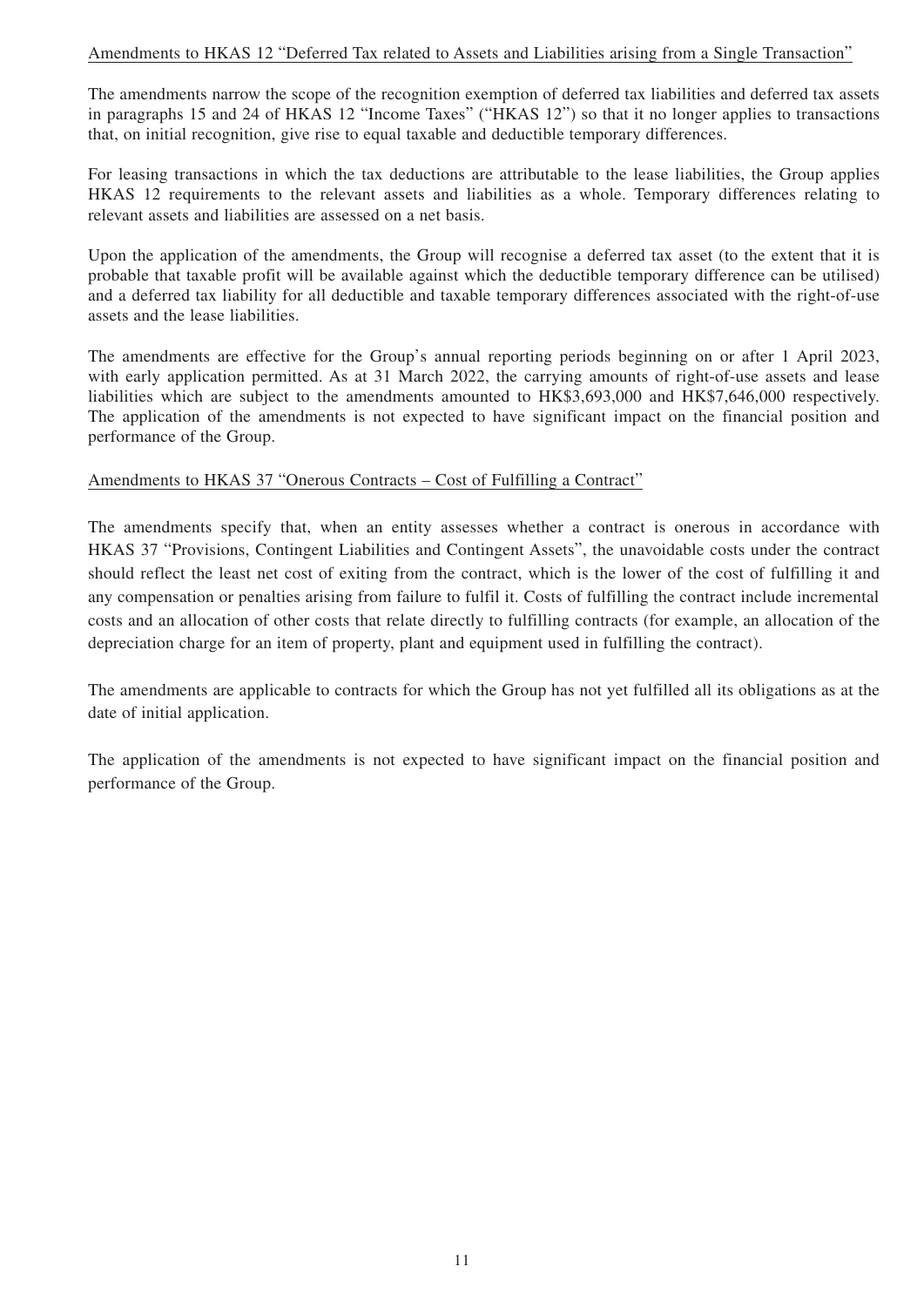#### **3. REVENUE**

Revenue represents the aggregate of the amounts received or receivable from construction contracts, interior and renovation contracts, installation of building materials, sales of health products, provision of property agency and management services, hotel operations and lease income from property investment during the year, and is analysed as follows:

#### **Disaggregation of revenue**

|                                                 | 2022            | 2021            |
|-------------------------------------------------|-----------------|-----------------|
|                                                 | <b>HK\$'000</b> | <b>HK\$'000</b> |
| Recognised over time:                           |                 |                 |
| Revenue from construction contract work         | 1,197,468       | 1,147,285       |
| Revenue from interior and renovation contracts  | 86,704          | 167,736         |
| Revenue from installation of building materials | 68,535          | 36,905          |
| Property management service income              | 5,076           | 5,792           |
| Revenue from hotel operations                   |                 | 773             |
| Recognised at a point in time:                  |                 |                 |
| Sales of health products                        | 22,607          | 32,180          |
| Property agency service income                  | 3,272           | 5,227           |
| Revenue from contracts with customers           | 1,383,662       | 1,395,898       |
| Lease income from property investment           | 54,678          | 55,662          |
|                                                 | 1,438,340       | 1,451,560       |
| Geographical market:                            |                 |                 |
| Hong Kong                                       | 1,438,340       | 1,451,560       |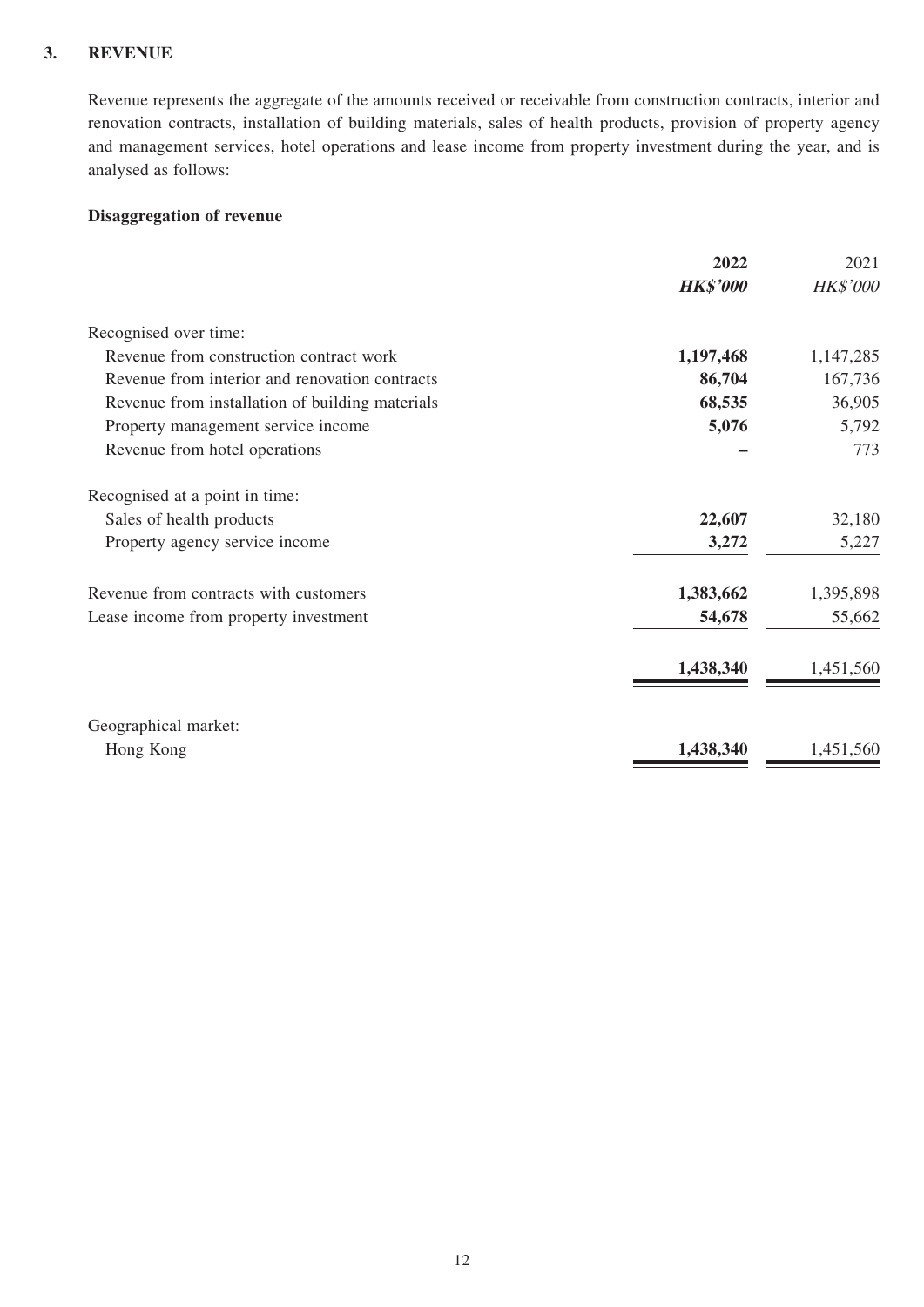#### **4. SEGMENT INFORMATION**

The Group is organised into seven operating divisions: construction, interior and renovation works, design, supply and installation of building materials, sales of health products, property investment (including lease income from property investment and revenue from hotel operations), property development and provision of property agency and management services. These divisions are the basis on which the Group reports its financial information internally and are regularly reviewed by the executive directors of the Company, being the chief operating decision makers, for the purpose of allocating resources to segments and assessing their performance.

#### **(a) Segment revenues and results**

The following is an analysis of the Group's revenue and results by operating and reportable segment:

For the year ended 31 March 2022

|                                         | Construction<br><b>HK\$'000</b> | <b>Interior</b> and<br>renovation<br><b>HK\$'000</b> | <b>Building</b><br>materials<br><b>HK\$'000</b> | Health<br>products<br><b>HK\$'000</b> | Property<br>investment<br><b>HK\$'000</b> | Property<br>development<br><b>HK\$'000</b> | Property<br>agency and<br>management<br><b>HK\$'000</b> | <b>Segment</b><br>total<br><b>HK\$'000</b> | <b>Eliminations</b><br><b>HK\$'000</b> | Consolidated<br><b>HK\$'000</b> |
|-----------------------------------------|---------------------------------|------------------------------------------------------|-------------------------------------------------|---------------------------------------|-------------------------------------------|--------------------------------------------|---------------------------------------------------------|--------------------------------------------|----------------------------------------|---------------------------------|
| <b>REVENUE</b><br><b>External</b> sales | 1,197,468                       | 86,704                                               | 68,535                                          | 22,607                                | 54,678                                    |                                            | 8,348                                                   | 1,438,340                                  |                                        | 1,438,340                       |
| Inter-segment sales                     | 592                             | 71,505                                               | 15,205                                          | 15                                    | 8,751                                     |                                            | 120                                                     | 96,188                                     | (96, 188)                              |                                 |
| Total                                   | 1,198,060                       | 158,209                                              | 83,740                                          | 22,622                                | 63,429                                    |                                            | 8,468                                                   | 1,534,528                                  | (96, 188)                              | 1,438,340                       |
| <b>RESULTS</b><br>Segment result        | 24,054                          | 6                                                    | 752                                             | 681                                   | 159,306                                   | 10,040                                     | 213                                                     | 195,052                                    |                                        | 195,052                         |
|                                         |                                 |                                                      |                                                 |                                       |                                           |                                            |                                                         |                                            |                                        |                                 |
| Unallocated expenses                    |                                 |                                                      |                                                 |                                       |                                           |                                            |                                                         |                                            |                                        | (32, 336)                       |
| Profit before taxation                  |                                 |                                                      |                                                 |                                       |                                           |                                            |                                                         |                                            |                                        | 162,716                         |
| For the year ended 31 March 2021        |                                 |                                                      |                                                 |                                       |                                           |                                            |                                                         |                                            |                                        |                                 |
|                                         | Construction<br>HK\$'000        | Interior and<br>renovation<br>HK\$'000               | Building<br>materials<br>HK\$'000               | Health<br>products<br>HK\$'000        | Property<br>investment<br>HK\$'000        | Property<br>development<br><b>HK\$'000</b> | Property<br>agency and<br>management<br>HK\$'000        | Segment<br>total<br>HK\$'000               | Eliminations<br>HK\$'000               | Consolidated<br>HK\$'000        |
| <b>REVENUE</b>                          |                                 |                                                      |                                                 |                                       |                                           |                                            |                                                         |                                            |                                        |                                 |
| External sales<br>Inter-segment sales   | 1,147,285<br>955                | 167,736<br>27,925                                    | 36,905<br>11,954                                | 32,180<br>16                          | 56,435<br>7,288                           | $\overline{a}$                             | 11,019<br>6,278                                         | 1,451,560<br>54,416                        | $\overline{a}$<br>(54, 416)            | 1,451,560                       |
| Total                                   | 1,148,240                       | 195,661                                              | 48,859                                          | 32,196                                | 63,723                                    |                                            | 17,297                                                  | 1,505,976                                  | (54, 416)                              | 1,451,560                       |
| <b>RESULTS</b>                          |                                 |                                                      |                                                 |                                       |                                           |                                            |                                                         |                                            |                                        |                                 |
| Segment result                          | 33,712                          | 1,811                                                | 1,346                                           | 2,537                                 | 2,470                                     | 265,561                                    | 349                                                     | 307,786                                    |                                        | 307,786                         |
| Unallocated expenses                    |                                 |                                                      |                                                 |                                       |                                           |                                            |                                                         |                                            |                                        | (34, 596)                       |
| Profit before taxation                  |                                 |                                                      |                                                 |                                       |                                           |                                            |                                                         |                                            |                                        | 273,190                         |

The accounting policies of the operating segments are the same as the Group's accounting policies. Segment results represent the results from each segment without allocation of administration costs incurred by head office and the inactive subsidiaries. This is the measure reported to the chief operating decision makers for the purposes of resource allocation and performance assessment.

Inter-segment sales are charged by reference to market prices.

13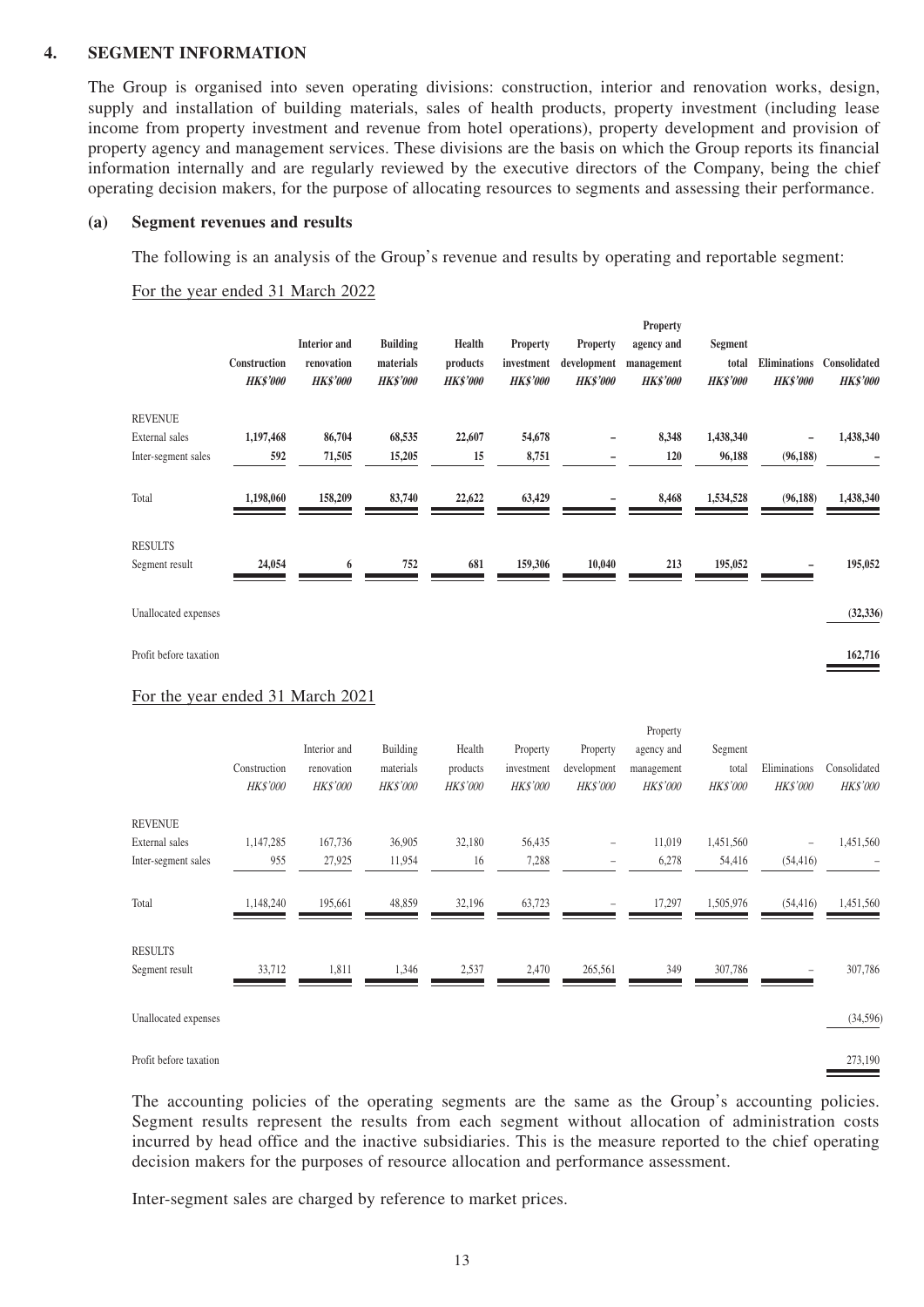#### **(b) Other Information**

## Year ended 31 March 2022

|                                                                       | Construction             | <b>Interior</b> and<br>renovation | <b>Building</b><br>materials | Health<br>products       | Property<br>investment   | Property<br>development  | Property<br>agency and<br>management | Unallocated              | Consolidated    |
|-----------------------------------------------------------------------|--------------------------|-----------------------------------|------------------------------|--------------------------|--------------------------|--------------------------|--------------------------------------|--------------------------|-----------------|
|                                                                       | <b>HK\$'000</b>          | <b>HK\$'000</b>                   | <b>HK\$'000</b>              | <b>HK\$'000</b>          | <b>HK\$'000</b>          | <b>HK\$'000</b>          | <b>HK\$'000</b>                      | <b>HK\$'000</b>          | <b>HK\$'000</b> |
| Amounts included in the measure of segment results or segment assets: |                          |                                   |                              |                          |                          |                          |                                      |                          |                 |
| Depreciation of property,                                             |                          |                                   |                              |                          |                          |                          |                                      |                          |                 |
| plant and equipment                                                   | 4,454                    | 1,714                             | 1,305                        | 89                       | 1,717                    |                          | 1,885                                | 9,084                    | 20,248          |
| Depreciation of right-of-use assets                                   | 3,463                    |                                   |                              | 1,149                    |                          |                          |                                      |                          | 4,612           |
| Gain on change in fair value of                                       |                          |                                   |                              |                          |                          |                          |                                      |                          |                 |
| investment properties                                                 | $\overline{\phantom{0}}$ |                                   |                              |                          | (207, 515)               |                          |                                      |                          | (207, 515)      |
| Loss on change in fair value of                                       |                          |                                   |                              |                          |                          |                          |                                      |                          |                 |
| financial assets at fair value through                                |                          |                                   |                              |                          |                          |                          |                                      |                          |                 |
| profit or loss ("FVTPL")                                              | 92                       |                                   |                              |                          |                          |                          |                                      |                          | 92              |
| Reversal of write-down of inventories                                 |                          |                                   |                              | (715)                    |                          |                          | (8)                                  |                          | (723)           |
| (Gain) loss on disposal of property,                                  |                          |                                   |                              |                          |                          |                          |                                      |                          |                 |
| plant and equipment                                                   | (92)                     |                                   | $\overline{\phantom{0}}$     | $\overline{2}$           |                          |                          |                                      | $\overline{\phantom{0}}$ | (90)            |
| Gain on disposal of subsidiaries                                      |                          |                                   |                              | $\overline{\phantom{0}}$ | (22,597)                 |                          |                                      | $\overline{a}$           | (22, 597)       |
| Impairment losses (reversal of                                        |                          |                                   |                              |                          |                          |                          |                                      |                          |                 |
| impairment losses) under expected                                     |                          |                                   |                              |                          |                          |                          |                                      |                          |                 |
| credit loss ("ECL") model, net                                        | 381                      | 363                               | 28                           |                          | 8,247                    | (9,387)                  |                                      |                          | (368)           |
| Gain on disposal of assets                                            |                          |                                   |                              |                          |                          |                          |                                      |                          |                 |
| classified as held for sale                                           | $\overline{\phantom{0}}$ | ۰                                 | $\qquad \qquad -$            |                          | $\qquad \qquad -$        | (4,910)                  |                                      | $\qquad \qquad -$        | (4,910)         |
| Interest income                                                       | (283)                    | (35)                              | (10)                         | $\overline{\phantom{0}}$ | (11)                     | (18, 530)                |                                      | (65)                     | (18,934)        |
| Share of loss of an associate                                         |                          |                                   | -                            | $\overline{\phantom{0}}$ | 17                       |                          |                                      | $\qquad \qquad -$        | 17              |
| Share of loss of joint ventures                                       | $\overline{\phantom{a}}$ |                                   | $\overline{\phantom{a}}$     | $\qquad \qquad -$        | $\overline{\phantom{0}}$ | 8,073                    |                                      | $\overline{\phantom{0}}$ | 8,073           |
| Finance costs                                                         | 137                      |                                   | $\overline{\phantom{0}}$     | 59                       | 31,692                   | 1,475                    |                                      | $\overline{\phantom{0}}$ | 33,363          |
| Additions to non-current assets (note)                                | 4,166                    | -                                 | 279                          | 2,093                    | 30,153                   | $\overline{a}$           | -                                    | $\overline{\phantom{0}}$ | 36,691          |
| Interest in an associate                                              | ۳                        |                                   | $\overline{\phantom{0}}$     | $\qquad \qquad -$        | 10,723                   | $\overline{\phantom{0}}$ |                                      | $\qquad \qquad -$        | 10,723          |
| Interests in joint ventures                                           |                          |                                   | $\overline{\phantom{0}}$     | $\overline{\phantom{0}}$ | $\overline{a}$           | 186,012                  |                                      | $\overline{a}$           | 186,012         |
| Loans to joint ventures                                               |                          |                                   |                              |                          | 138,603                  | 835,926                  |                                      |                          | 974,529         |

Amounts regularly provided to the chief operating decision makers but not included in the measure of segment results:

| Incom<br>a expense<br>10 U<br>. | (01)<br>10 <sub>h</sub> | 10 <sup>8</sup><br>105 | $\overline{\phantom{a}}$ | 703 | 10 <sup>2</sup><br>___ | (100) | $\overline{\phantom{a}}$ | ບູບ |
|---------------------------------|-------------------------|------------------------|--------------------------|-----|------------------------|-------|--------------------------|-----|
|                                 |                         |                        |                          |     |                        |       |                          |     |

Note: Non-current assets exclude deferred tax assets, interest in an associate, interests in joint ventures and loans to joint ventures.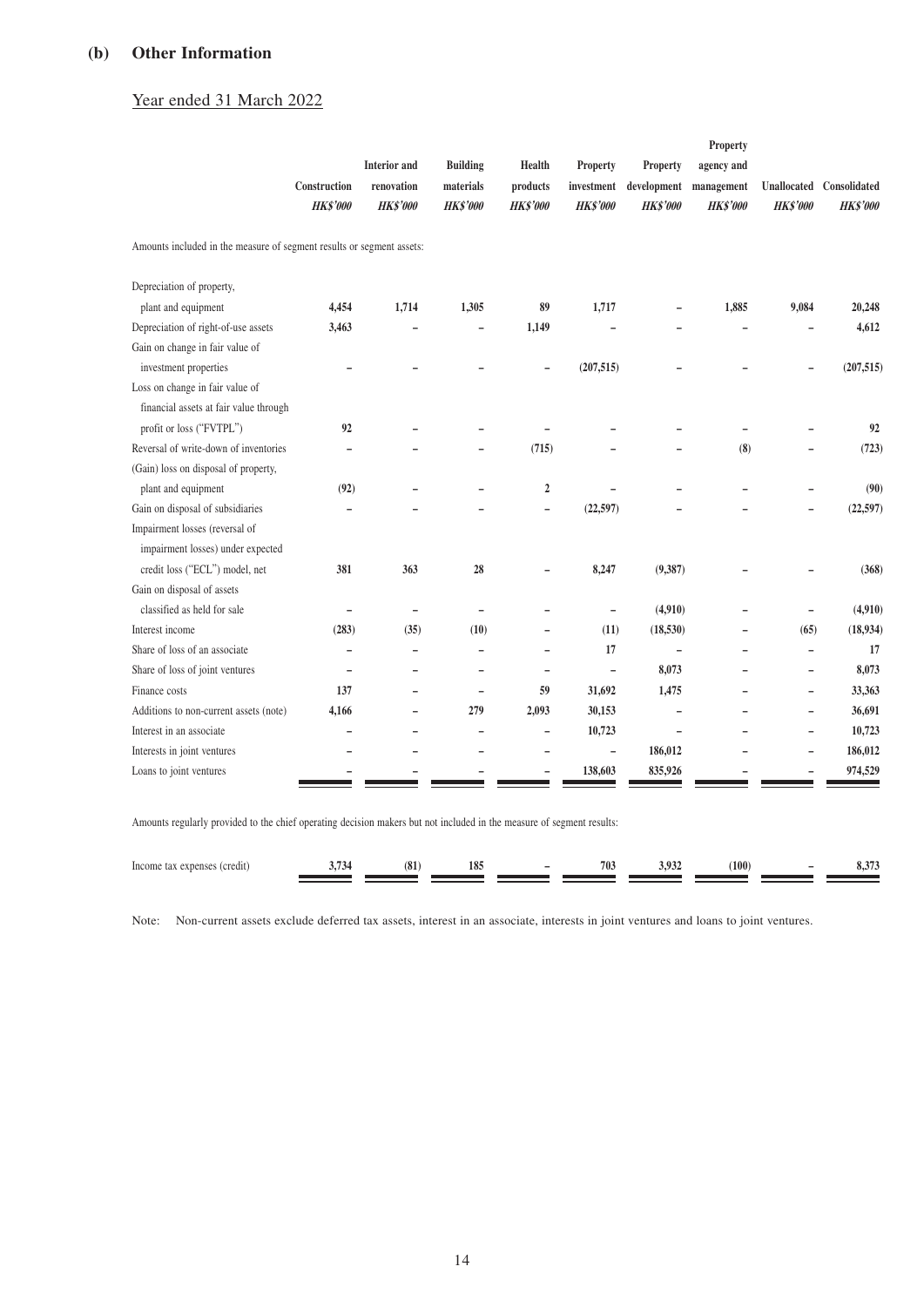## Year ended 31 March 2021

|                                                                       | Construction<br>HK\$'000 | Interior and<br>renovation<br><b>HK\$'000</b> | Building<br>materials<br>HK\$'000 | Health<br>products<br><b>HK\$'000</b> | Property<br>investment<br>HK\$'000 | Property<br>development<br><b>HK\$'000</b> | Property<br>agency and<br>management<br><b>HK\$'000</b> | Unallocated<br><b>HK\$'000</b> | Consolidated<br>HK\$'000 |
|-----------------------------------------------------------------------|--------------------------|-----------------------------------------------|-----------------------------------|---------------------------------------|------------------------------------|--------------------------------------------|---------------------------------------------------------|--------------------------------|--------------------------|
| Amounts included in the measure of segment results or segment assets: |                          |                                               |                                   |                                       |                                    |                                            |                                                         |                                |                          |
| Depreciation of property,                                             |                          |                                               |                                   |                                       |                                    |                                            |                                                         |                                |                          |
| plant and equipment                                                   | 5,282                    | 666                                           | 362                               | 87                                    | 6,471                              |                                            | 1,828                                                   | 11,445                         | 26,141                   |
| Depreciation of right-of-use assets                                   | 2,623                    | 530                                           | 575                               | 1,738                                 |                                    |                                            |                                                         |                                | 5,466                    |
| Revaluation loss on property, plant<br>and equipment upon transfer to |                          |                                               |                                   |                                       |                                    |                                            |                                                         |                                |                          |
| investment properties                                                 |                          |                                               |                                   |                                       | 11,267                             |                                            |                                                         |                                | 11,267                   |
| Gain on change in fair value of                                       |                          |                                               |                                   |                                       |                                    |                                            |                                                         |                                |                          |
| investment properties                                                 |                          |                                               |                                   | $\overline{\phantom{a}}$              | (57, 874)                          |                                            |                                                         |                                | (57, 874)                |
| Gain on change in fair value of                                       |                          |                                               |                                   |                                       |                                    |                                            |                                                         |                                |                          |
| financial assets at FVTPL                                             | (119)                    |                                               |                                   |                                       |                                    |                                            |                                                         |                                | (119)                    |
| Write-down (reversal of write-down) of                                |                          |                                               |                                   |                                       |                                    |                                            |                                                         |                                |                          |
| inventories                                                           |                          |                                               |                                   | 892                                   |                                    |                                            | (687)                                                   |                                | 205                      |
| Loss (gain) on disposal of property,                                  |                          |                                               |                                   |                                       |                                    |                                            |                                                         |                                |                          |
| plant and equipment                                                   | 112                      |                                               |                                   |                                       | 12                                 | (199, 742)                                 |                                                         | $\overline{\phantom{a}}$       | (199, 618)               |
| Gain on disposal of subsidiaries                                      |                          |                                               |                                   |                                       | $\overline{a}$                     | (116, 497)                                 |                                                         |                                | (116, 497)               |
| Impairment losses                                                     |                          |                                               |                                   |                                       |                                    |                                            |                                                         |                                |                          |
| (reversal of impairment losses)                                       |                          |                                               |                                   |                                       |                                    |                                            |                                                         |                                |                          |
| under ECL model, net                                                  | 525                      | (8)                                           | 22                                |                                       | 5,316                              | 18,994                                     |                                                         |                                | 24,849                   |
| Gain on disposal of assets classified                                 |                          |                                               |                                   |                                       |                                    |                                            |                                                         |                                |                          |
| as held for sale                                                      | L                        | $\overline{a}$                                | Ĭ.                                | $\overline{a}$                        | (249)                              | $\overline{\phantom{a}}$                   | $\overline{a}$                                          | $\overline{\phantom{a}}$       | (249)                    |
| Gain on disposal of joint ventures                                    | $\overline{\phantom{a}}$ | $\overline{\phantom{a}}$                      | $\overline{a}$                    |                                       | $\overline{\phantom{a}}$           | (9,098)                                    | $\overline{\phantom{0}}$                                | $\overline{\phantom{a}}$       | (9,098)                  |
| Interest income                                                       | (498)                    | (147)                                         | (29)                              | $\overline{\phantom{a}}$              | (124)                              | (16,666)                                   | (1)                                                     | (23)                           | (17, 488)                |
| Share of profit of an associate                                       | $\overline{a}$           | -                                             | $\overline{a}$                    | $\overline{a}$                        | (3,226)                            | $\overline{\phantom{0}}$                   | $\overline{\phantom{0}}$                                | $\overline{\phantom{0}}$       | (3,226)                  |
| Share of loss of joint ventures                                       | $\overline{a}$           |                                               | $\overline{a}$                    | $\overline{a}$                        | 28,353                             | 3,618                                      | $\overline{a}$                                          | $\overline{\phantom{0}}$       | 31,971                   |
| Finance costs                                                         | 185                      | 30                                            | 33                                | 101                                   | 23,505                             | 14,194                                     | $\overline{\phantom{0}}$                                | $\overline{\phantom{0}}$       | 38,048                   |
| Additions to non-current assets (note)                                | 3,256                    |                                               | $\overline{a}$                    | 518                                   | 32,854                             | $\overline{a}$                             | 1,498                                                   | $\overline{a}$                 | 38,126                   |
| Interest in an associate                                              | ۳                        |                                               | $\overline{\phantom{a}}$          | $\overline{\phantom{0}}$              | 10,740                             | ÷                                          | ۰                                                       | $\overline{\phantom{0}}$       | 10,740                   |
| Interests in joint ventures                                           |                          |                                               |                                   | $\overline{\phantom{a}}$              | $\overline{a}$                     | 148,030                                    |                                                         | $\overline{\phantom{a}}$       | 148,030                  |
| Loans to joint ventures                                               |                          |                                               |                                   |                                       | 132,203                            | 428,028                                    |                                                         |                                | 560,231                  |

Amounts regularly provided to the chief operating decision makers but not included in the measure of segment results:

| Income<br>(credit)<br>expenses<br>uas.<br>.<br>. | $\sim$ | (202) | $\sim$ | 220<br>. J.J. J | $\overline{\phantom{a}}$ | 250 | $\overline{\phantom{a}}$ | .796 |
|--------------------------------------------------|--------|-------|--------|-----------------|--------------------------|-----|--------------------------|------|
|                                                  |        |       |        |                 |                          |     |                          |      |
|                                                  |        |       |        |                 |                          |     |                          |      |

Note: Non-current assets exclude deferred tax assets, interest in an associate, interests in joint ventures and loans to joint ventures.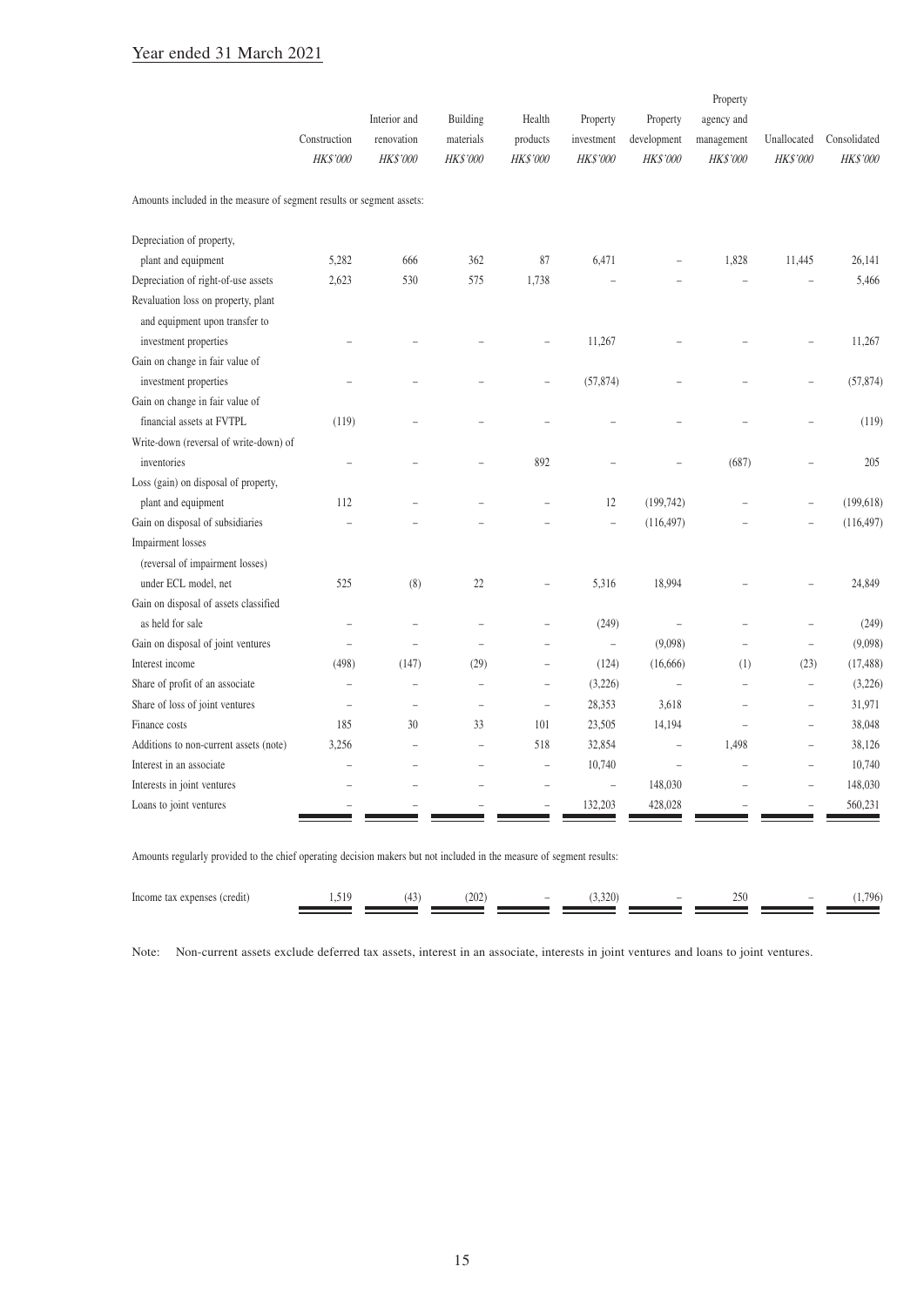#### **Geographical information**

The Group's revenue which is generated from customers located in Hong Kong, the Company's place of domicile, amounted to HK\$1,438,340,000 (2021: HK\$1,451,560,000). Accordingly, no further analysis of the Group's revenue by geographical market based on geographical location of customers has been presented.

The analysis of the Group's non-current assets by geographical location of assets is presented as follows (note):

|                                            | 31.3.2022<br><b>HK\$'000</b> | 31.3.2021<br><b>HK\$'000</b> |
|--------------------------------------------|------------------------------|------------------------------|
| Hong Kong (place of domicile)              | 3,540,098                    | 5,372,282                    |
| The People's Republic of China (the "PRC") | 93,706                       | 98,939                       |
|                                            | 3,633,804                    | 5,471,221                    |

Note: Interest in an associate and interests in joint ventures are analysed by geographical location of their respective operations.

Non-current assets excluded loans to joint ventures and deferred tax assets.

#### **Information about major customers**

Revenue from customers of the corresponding years individually contributing over 10% of the total revenue of the Group is as follows:

|                     | 2022            | 2021            |
|---------------------|-----------------|-----------------|
|                     | <b>HK\$'000</b> | <b>HK\$'000</b> |
| Customer A (Note a) | 389,147         | $N/A^*$         |
| Customer B (Note a) | 275,364         | 508,247         |
| Customer C (Note a) | 163,853         | 246,661         |
| Customer D (Note a) | 163,536         | $N/A^*$         |
| Customer E (Note b) | $N/A^*$         | 150,483         |
| Customer F (Note a) | $N/A^*$         | 145,318         |

Notes:

- (a) The revenue is income from construction contracts within the construction segment.
- (b) The revenue is income from interior and renovation contracts within the interior and renovation segment.
- \* The corresponding revenue does not contribute over 10% of the total revenue of the Group in the respective year.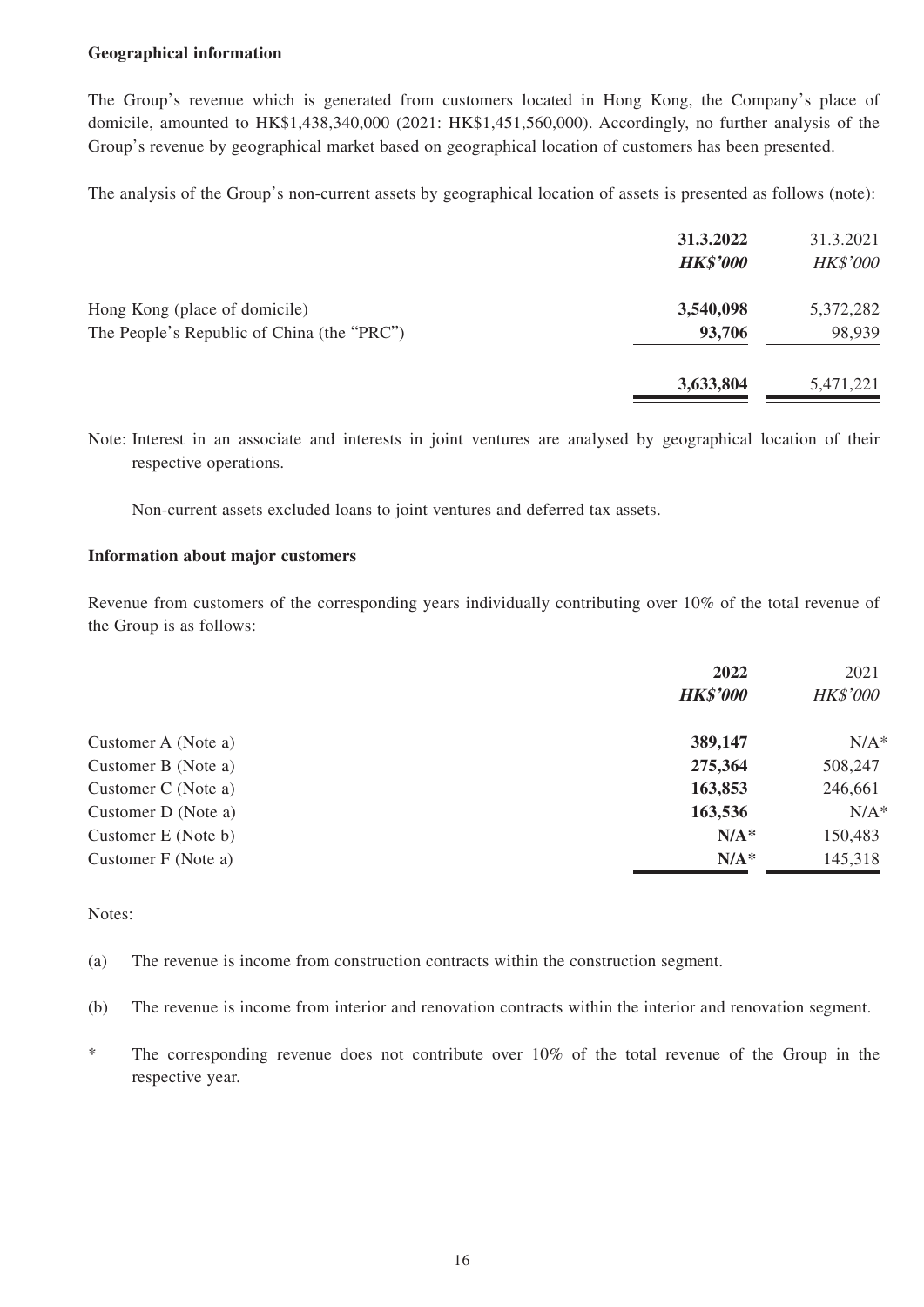#### **5. OTHER GAINS AND LOSSES**

|    |                                                                                                                       | 2022<br><b>HK\$'000</b> | 2021<br>HK\$'000 |
|----|-----------------------------------------------------------------------------------------------------------------------|-------------------------|------------------|
|    | Gain on disposal of assets classified as held for sale                                                                | 4,910                   | 249              |
|    | Gain on disposal of joint ventures                                                                                    |                         | 9,098            |
|    | Net exchange gain                                                                                                     | 47                      | 245              |
|    | (Loss) gain on change in fair value of financial assets at FVTPL                                                      | (92)                    | 119              |
|    | Revaluation loss on property, plant and equipment                                                                     |                         |                  |
|    | upon transfer to investment properties                                                                                |                         | (11,267)         |
|    |                                                                                                                       | 4,865                   | (1,556)          |
| 6. | <b>PROFIT BEFORE TAXATION</b>                                                                                         |                         |                  |
|    |                                                                                                                       | 2022                    | 2021             |
|    |                                                                                                                       | <b>HK\$'000</b>         | <b>HK\$'000</b>  |
|    | Profit before taxation has been arrived at after charging (crediting):                                                |                         |                  |
|    | Depreciation of property, plant and equipment                                                                         | 20,248                  | 26,141           |
|    | Less: Depreciation expenses included in the cost of sales                                                             | (1,102)                 | (1,867)          |
|    |                                                                                                                       | 19,146                  | 24,274           |
|    | Depreciation of right-of-use assets                                                                                   | 4,612                   | 5,466            |
|    | Less: Depreciation expenses included in the cost of sales                                                             | (3,677)                 | (2,712)          |
|    |                                                                                                                       | 935                     | 2,754            |
|    | Auditor's remuneration                                                                                                | 3,500                   | 3,500            |
|    | Contract costs recognised as expenses in cost of sales                                                                | 1,255,811               | 1,264,371        |
|    | Costs of inventories recognised as expenses in cost of sales                                                          | 23,045                  | 27,616           |
|    | (Reversal of write-down) write-down of inventories in cost of sales<br>Gross rental income under operating leases on: | (723)                   | 205              |
|    | Investment properties                                                                                                 | (54, 678)               | (55,662)         |
|    | Other properties                                                                                                      |                         | (32)             |
|    | Less: Direct operating expenses that generated rental income                                                          |                         |                  |
|    | during the year                                                                                                       | 9,843                   | 7,382            |
|    |                                                                                                                       | (44, 835)               | (48,312)         |
|    | Expenses included in cost of sales:                                                                                   |                         |                  |
|    | Depreciation of property, plant and equipment                                                                         | 1,102                   | 1,867            |
|    | Depreciation of right-of-use assets                                                                                   | 3,677                   | 2,712            |
|    | Short-term leases expense in respect of plant and machinery                                                           | 16,109                  | 17,549           |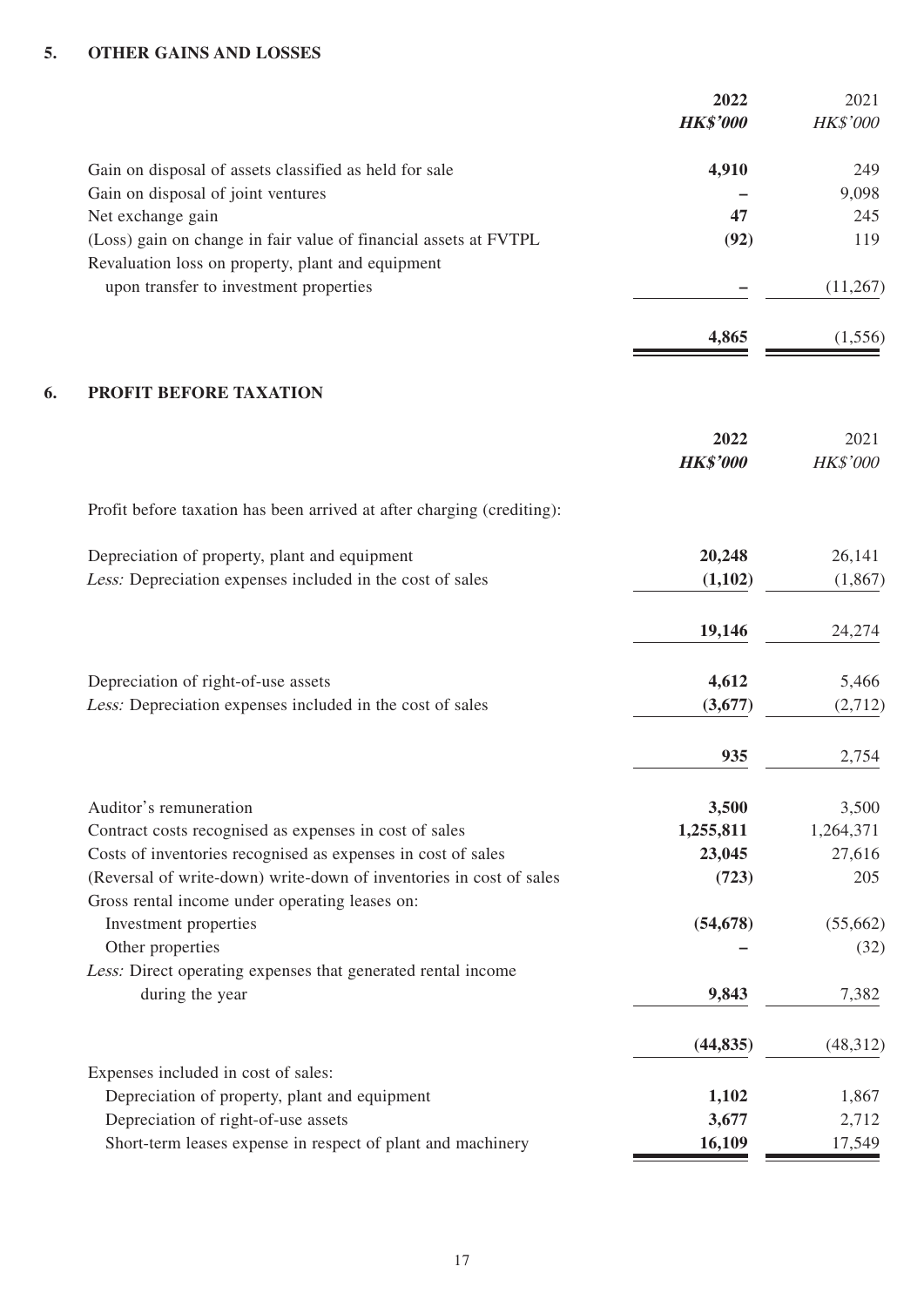## **7. TAXATION**

|                                     | 2022            | 2021            |
|-------------------------------------|-----------------|-----------------|
|                                     | <b>HK\$'000</b> | <b>HK\$'000</b> |
| Hong Kong Profits Tax               |                 |                 |
| Current year                        | 3,675           | 8,816           |
| Under(over)provision in prior years | 3,090           | (1,646)         |
|                                     | 6,765           | 7,170           |
| Deferred taxation                   | 1,608           | (8,966)         |
|                                     | 8,373           | (1,796)         |

Hong Kong Profits Tax for both years is calculated at 16.5% of the estimated assessable profits for the year, except for the group entity which is a qualifying corporation under the two-tiered profits tax rates regime. For this group entity, the first HK\$2 million of assessable profits are taxed at 8.25% and the remaining assessable profits are taxed at 16.5%.

#### **8. DIVIDENDS**

|                                                                        | 2022<br><b>HK\$'000</b> | 2021<br><b>HK\$'000</b> |
|------------------------------------------------------------------------|-------------------------|-------------------------|
| Dividends recognised as distribution during the year:                  |                         |                         |
| Ordinary shares:                                                       |                         |                         |
| 2022 first interim dividend – HK2.5 cents per share                    |                         |                         |
| $(2021: 2021$ first interim dividend $-HK2.5$ cents per share)         | 27,640                  | 27,273                  |
| 2021 second interim dividend – HK5.0 cents per share (2021: nil)       | 55,275                  |                         |
| 2020 final dividend – HK5.0 cents per share (2022: nil)                |                         | 54,546                  |
|                                                                        | 82,915                  | 81,819                  |
| Proposed second interim dividend for the financial year ended 31 March |                         |                         |
| 2022 of HK5.0 cents per share (2021: for the financial year ended      |                         |                         |
| 31 March 2021 of HK5.0 cents per share)                                | 55,279                  | 55,106                  |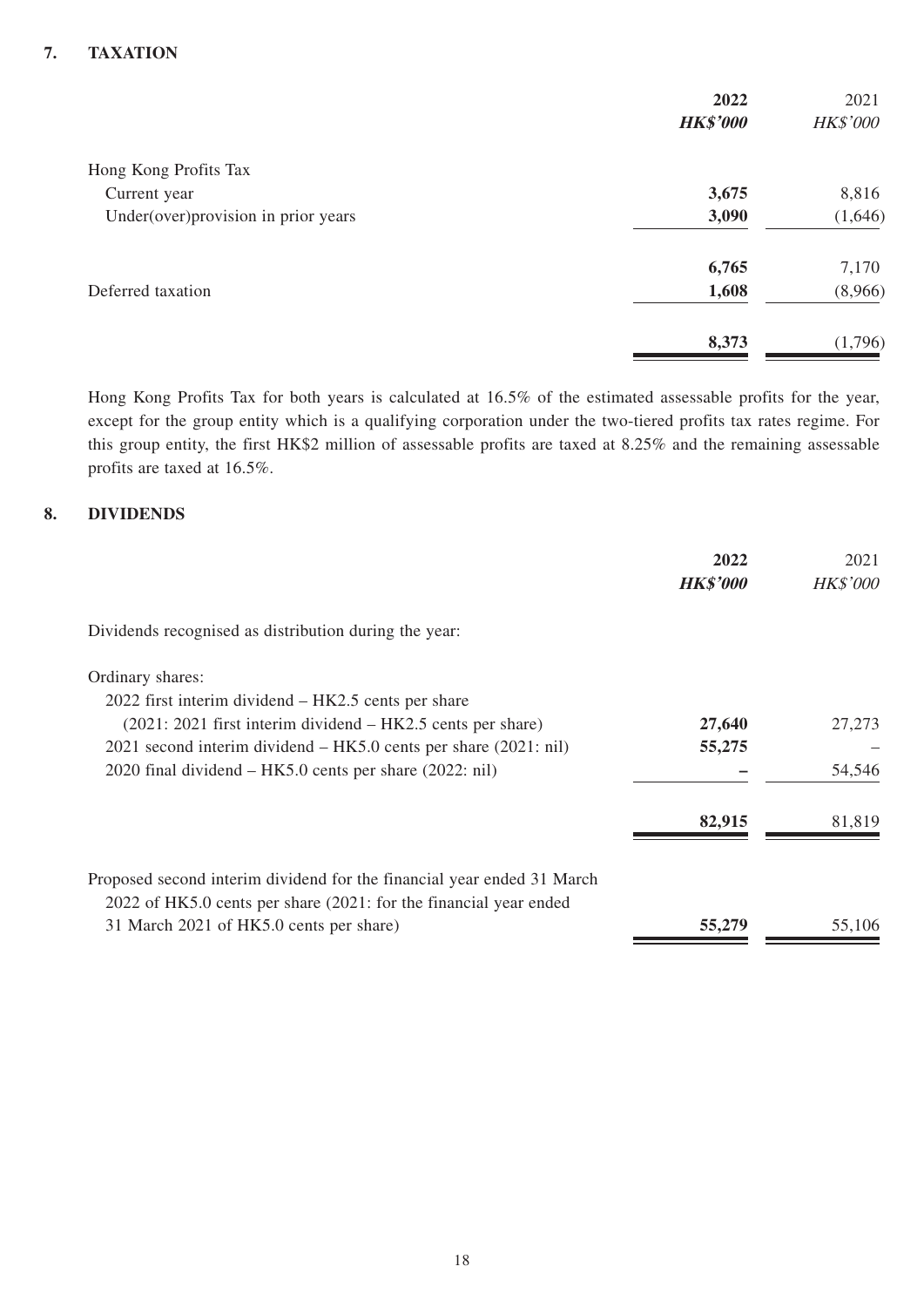#### **9. EARNINGS PER SHARE**

The calculation of the basic and diluted earnings per share for the year attributable to owners of the Company is based on the following data:

|                                                                     | 2022<br><b>HK\$'000</b> | 2021<br><b>HK\$'000</b> |
|---------------------------------------------------------------------|-------------------------|-------------------------|
| <b>Earnings</b>                                                     |                         |                         |
| Earnings for the purpose of basic and diluted earnings per share    | 154,343                 | 274,986                 |
|                                                                     | 2022                    | 2021                    |
|                                                                     | $\boldsymbol{v}$        | '000                    |
| <b>Number of shares</b>                                             |                         |                         |
| Weighted average number of ordinary shares in issue during the year |                         |                         |
| for the purpose of calculating basic earnings per share             | 1,104,821               | 1,091,444               |
| Effect of dilutive potential ordinary shares:                       |                         |                         |
| Adjustment in relation to share options granted by the Company      | 3,750                   |                         |
| Weighted average number of ordinary shares for the purpose of       |                         |                         |
| diluted earnings per share                                          | 1,108,571               | 1,091,444               |

The computation of diluted earnings per share for the year ended 31 March 2021 did not assume the exercise of the Company's share options because the exercise price of those share options was higher than the average market price of the shares.

#### **10. DEBTORS, DEPOSITS AND PREPAYMENTS**

For the business of construction services and others, the Group generally allows a credit period of 30 to 90 days and not more than 90 days (2021: 30 to 90 days and not more than 90 days), respectively, to its customers. Before accepting any new customer, the Group will internally assess the credit quality of the potential customers and define appropriate credit limit. Other receivables are unsecured, interest-free and repayable on demand.

The aged analysis of trade debtors net of allowance for credit losses presented based on the invoice date or agreement date, as appropriate, at the end of the reporting period is as follows:

|                | 31.3.2022<br><b>HK\$'000</b> | 31.3.2021<br>HK\$'000 |
|----------------|------------------------------|-----------------------|
| Within 30 days | 100,834                      | 92,872                |
| $31 - 60$ days | 2,844                        | 2,883                 |
| $61 - 90$ days | 1,385                        | 1,347                 |
| Over 90 days   | 9,236                        | 12,821                |
|                | 114,299                      | 109,923               |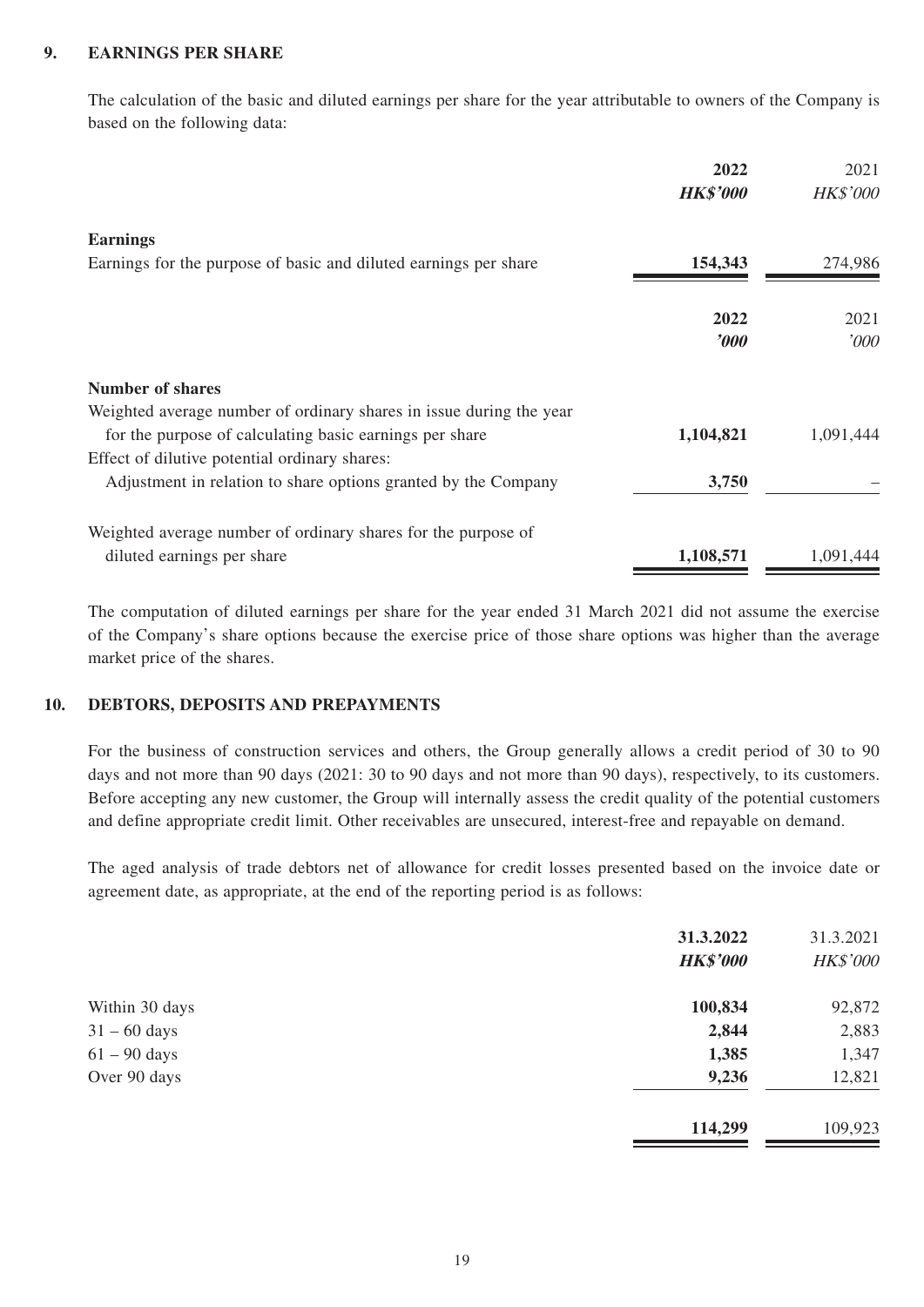#### **11. ASSETS CLASSIFIED AS HELD FOR SALE AND LIABILITIES ASSOCIATED WITH ASSETS CLASSIFIED AS HELD FOR SALE**

During the year ended 31 March 2022, the Group entered into a provisional sale and purchase agreement with an independent third party to dispose of its 100% equity interest in Emwell Limited, an indirect wholly owned subsidiary of the Company, at an aggregate consideration of HK\$205,000,000, subject to adjustments. Emwell Limited directly holds the legal and beneficial ownership of certain units and car parking spaces in an industrial property located in Hong Kong. The disposal was completed in May 2022. The Group also entered into a provisional sale and purchase agreement with an independent third party to dispose of certain units and car parking spaces in an industrial property located in Hong Kong with carrying value amounting to HK\$10,931,000 as at 31 March 2022, at an aggregate consideration of HK\$79,000,000. The directors of the Company considered that the held-for-sale criteria as set out in HKFRS 5 were met, by taking into account the fact that the subject equity interest was immediately available for sale, and the sale is to be highly probable as appropriate level of management had committed to a plan to sell the equity interest. Accordingly, the respective assets and liabilities were classified as assets held for sale and liabilities associated with assets classified as held for sale as at 31 March 2022.

During the year ended 31 March 2021, the Group launched certain car parking spaces located in Hong Kong for sale in the market. For the car parking spaces without sale and purchase agreements and offered for sales as at 31 March 2021, the directors of the Company considered that the held-for-sale criteria as set out in HKFRS 5 were met, by taking into account the fact that the subject investment properties were immediately available for sale, and the sale was highly probable as appropriate level of management had committed to a plan to sell the investment properties. Accordingly, the subject investment properties were classified as assets held for sale as at 31 March 2021. The car parking spaces with carrying value amounting to HK\$6,300,000 remain unsold as at 31 March 2022.

During the year ended 31 March 2021, the Group had entered into a sale and purchase agreement with an independent third party to dispose of a residential investment property located in Hong Kong with carrying value amounting to HK\$9,200,000. Accordingly, the property was presented as assets held for sale as at 31 March 2021. The transaction was completed during the year ended 31 March 2022.

During the year ended 31 March 2021, an indirect wholly owned subsidiary of the Company entered into a sale and purchase agreement with an independent third party to dispose of its 25% interest in a joint venture, AG Acquisition M (BVI) Limited together with its wholly owned subsidiaries. The directors of the Company considered that the held-for-sale criteria as set out in HKFRS 5 were met, by taking into account the fact that the subject equity interest was immediately available for sale, and the conditions to be met to complete the disposal as set out in the terms of the relevant agreement. The carrying amount of 25% interests in the joint venture of HK\$14,577,000 as at 31 March 2021 was reclassified from interest in a joint venture to assets classified as held for sale. The transaction was completed during the year ended 31 March 2022.

As at 31 March 2022, fair value of the investment properties classified as held for sale amounting to HK\$134,050,000 (2021: HK\$15,500,000) were determined by Colliers International (Hong Kong) Limited, an independent property valuer, taking into consideration the contracted selling price, if any. Change in fair value of investment properties amounting to nil (2021: HK\$838,000) is recognised in profit or loss during the year ended 31 March 2022.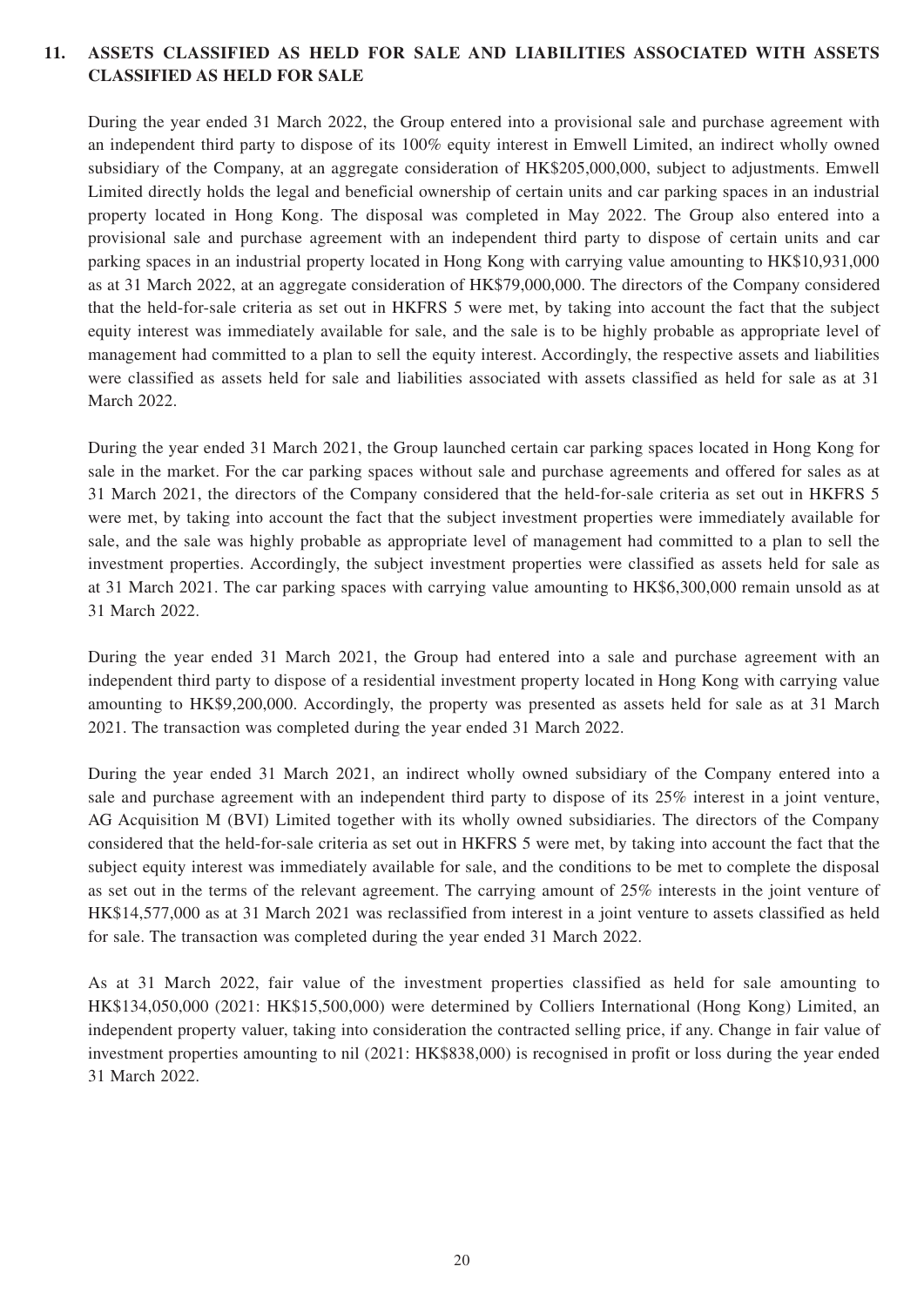#### **12. TRADE AND OTHER PAYABLES**

**13.** 

The aged analysis of trade payables presented based on the invoice date at the end of the reporting period is as follows:

|                                                             | 31.3.2022       | 31.3.2021       |
|-------------------------------------------------------------|-----------------|-----------------|
|                                                             | <b>HK\$'000</b> | HK\$'000        |
| Within 30 days                                              | 79,494          | 87,787          |
| $31 - 60$ days                                              |                 | 128             |
| $61 - 90$ days                                              |                 | 13              |
| Over 90 days                                                | 431             | 3,749           |
|                                                             | 79,925          | 91,677          |
| <b>SHARE CAPITAL</b>                                        |                 |                 |
|                                                             | No. of shares   | <b>HK\$'000</b> |
| Authorised:                                                 |                 |                 |
| Shares of HK\$0.10 each                                     |                 |                 |
| Balance as at 1 April 2020, 31 March 2021 and 31 March 2022 | 1,500,000,000   | 150,000         |
| Issued and fully paid:                                      |                 |                 |
| Shares of HK\$0.10 each                                     |                 |                 |
| Balance as at 1 April 2020                                  | 1,090,924,676   | 109,092         |
| Issue of shares upon exercise of share options (Note)       | 11,200,000      | 1,120           |
| Balance as at 31 March 2021                                 | 1,102,124,676   | 110,212         |
| Issue of shares upon exercise of share options (Note)       | 3,461,000       | 347             |
| Balance as at 31 March 2022                                 | 1,105,585,676   | 110,559         |

Note: The new shares issued rank pari passu in all respects with the existing shares in issue.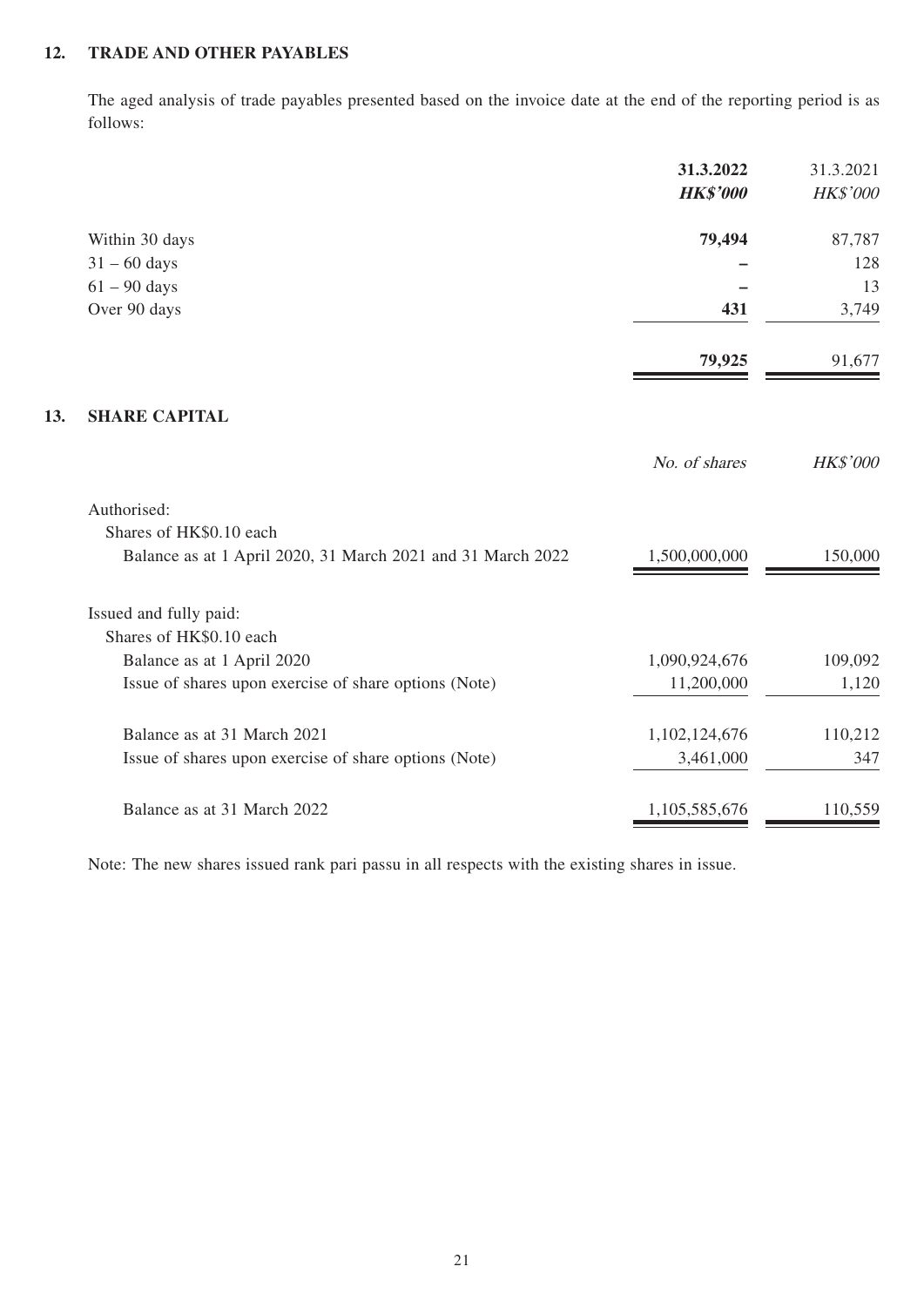#### **OPERATIONS REVIEW**

### **CONSTRUCTION DIVISION**

The revenue for the Construction Division was HK\$1,198.1 million for the year ended 31 March 2022 (2021: HK\$1,148.2 million).

During the year, the Construction Division continued to work on the projects on hand. The total amount of contracts on hand as at 31 March 2022 for the Construction Division amounted to HK\$1,449.0 million.

#### **Major Project Completed**

(1) Construction of sports centre, community hall and football pitches in Area 1, Tai Po, New Territories

#### **Major Projects Undertaken**

- (1) Construction of the proposed residential and commercial development at Nos. 33-47 Catchick Street, Kennedy Town, Hong Kong
- (2) Construction of the proposed residential redevelopment at No. 8 Star Street, Wan Chai, Hong Kong
- (3) Construction of the proposed residential redevelopment at Tuen Mun Town Lot No. 516, New **Territories**
- (4) Construction of public housing development at Java Road, North Point, Hong Kong
- (5) Construction of public housing development at Hin Fat Lane, Tuen Mun, New Territories
- (6) Construction of the proposed residential development at No. 57A Nga Tsin Wai Road, Kowloon Tong, Kowloon
- (7) Construction of the industrial redevelopment at No. 22 Yip Shing Street, Kwai Chung, New Territories

## **Major Project Awarded After the Financial Year Ended 31 March 2022**

(1) Construction of the proposed industrial redevelopment at No. 18 Lee Chung Street, Chai Wan, Hong Kong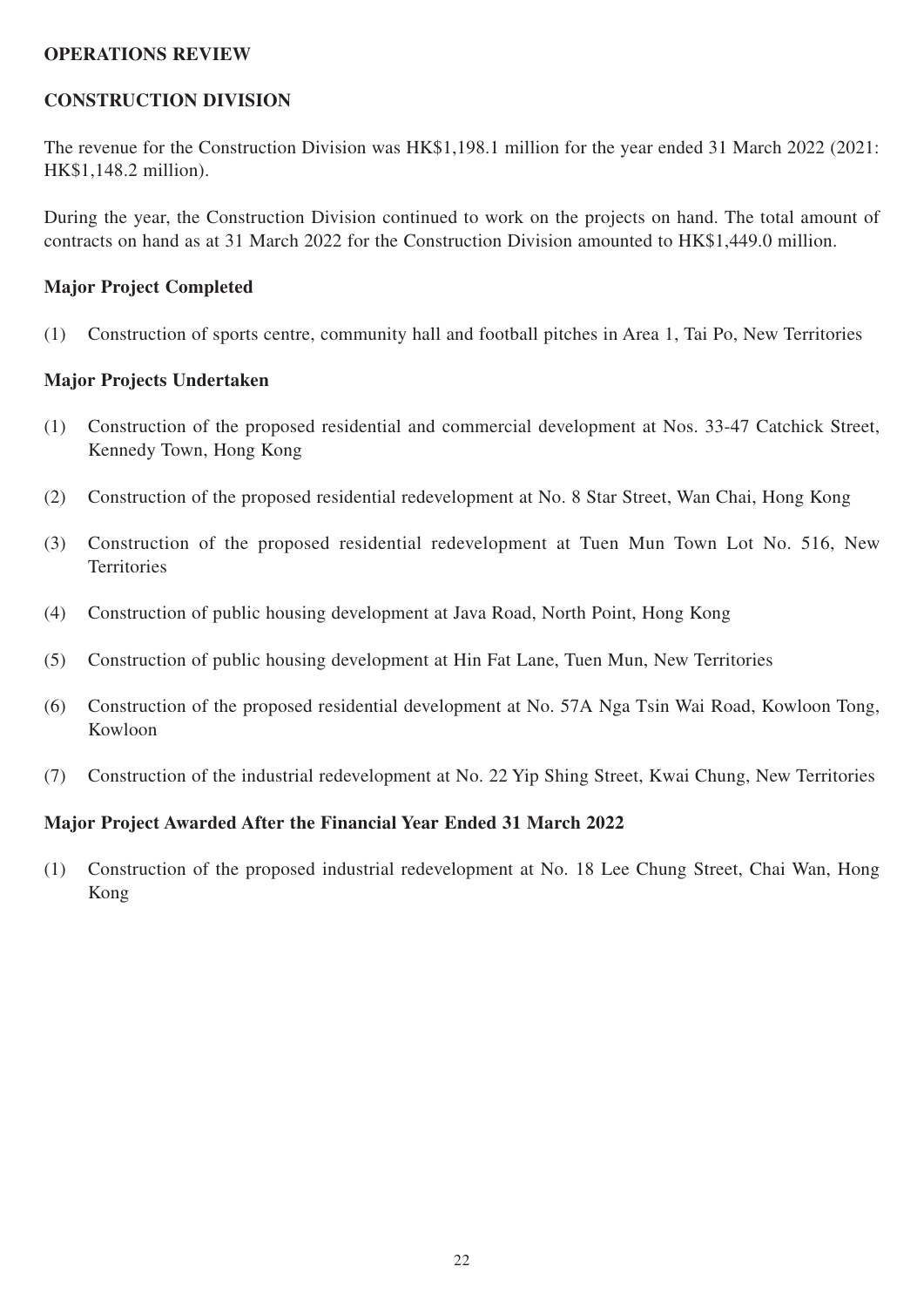## **INTERIOR AND RENOVATION DIVISION**

For the year ended 31 March 2022, the Interior and Renovation Division recorded a revenue of HK\$158.2 million, as compared with HK\$195.7 million last year.

The total amount of contracts on hand as at 31 March 2022 for the Interior and Renovation Division amounted to HK\$541.0 million.

## **Major Projects Undertaken**

- (1) 3-year general building maintenance term contract (2019-2022) for the City University of Hong Kong
- (2) Façade repair works for campus buildings (2019-2022) for the City University of Hong Kong
- (3) Builder's works term contract (2020-23) for Hong Kong Baptist University
- (4) 2-year term tenancy works contract (2020-2022) for shopping centres, car parks, markets & cookedfood stalls for Hong Kong Island, Kowloon East, New Territories East and Tseung Kwan O (Region 2) for the Link
- (5) Improvement works for Haking Wong Building for The University of Hong Kong
- (6) Conversion of offices and data centre into wet laboratories at Yellow Zone on 2/F, Yeung Kin Man Academic Building for the City University of Hong Kong
- (7) Main contract for toilet improvement works at shopping centres of Chuk Yuen South, Fu Shin, Stanley, Tai Hing, Tai Wo, Yu Chui and Temple Mall for the Link
- (8) HKHA District Term Contract (2021-2024) for the Maintenance, Improvement and Vacant Flat Refurbishment for Hong Kong Island and Islands (2)
- (9) Renovation works at Carolina Gardens, Nos. 20-34 Coombe Road, The Peak, Hong Kong

## **BUILDING MATERIALS DIVISION**

The Group's Building Materials Division specialises in the supply and installation of different types of suspended ceiling system, metal cladding system, fire rated enclosure system and timber flooring.

For the year ended 31 March 2022 the revenue of the Building Materials Division was HK\$83.7 million compared with that of HK\$48.9 million last year.

The total amount of contracts on hand as at 31 March 2022 for the Building Materials Division amounted to HK\$299.5 million.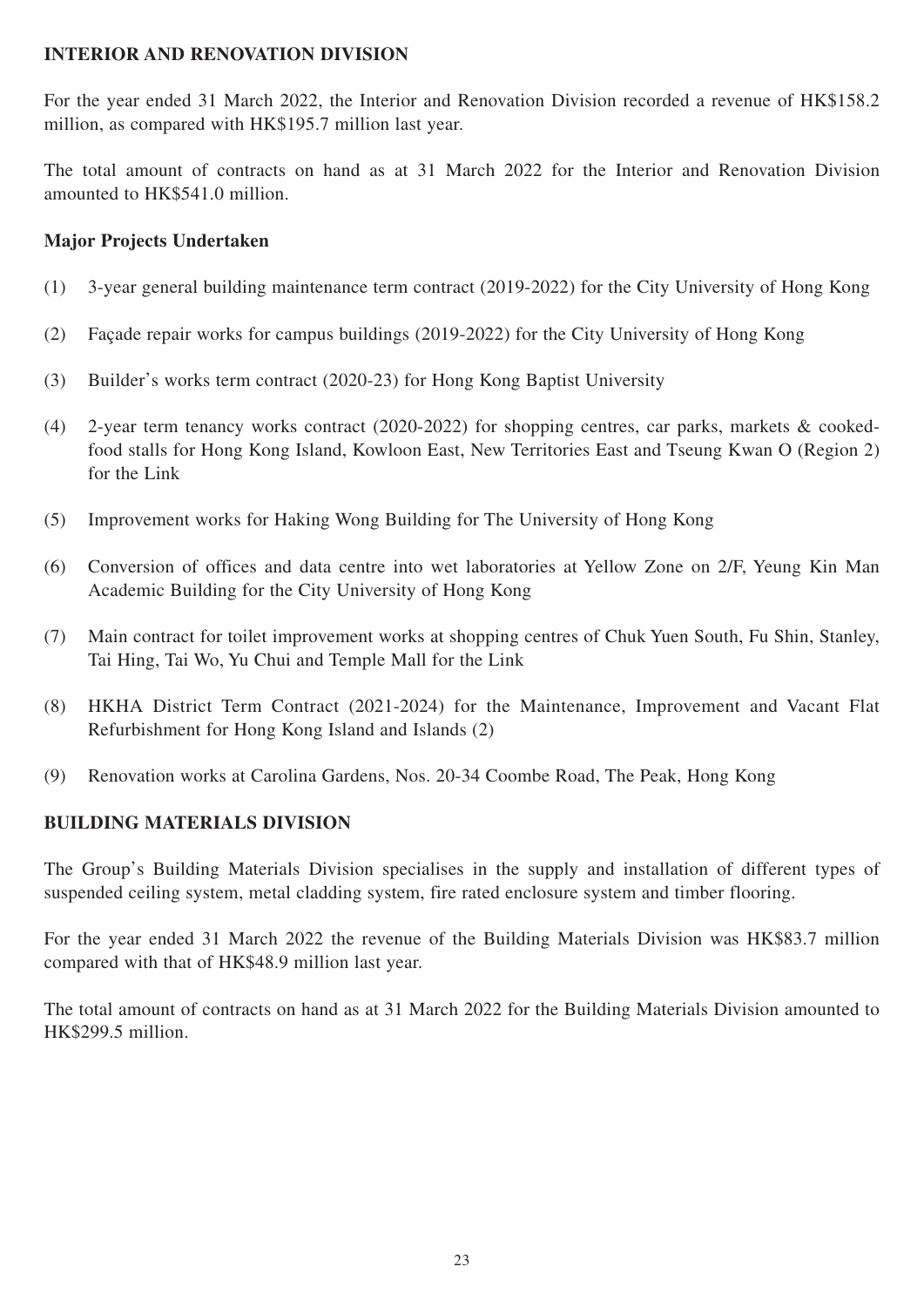## **Major Projects Completed**

- (1) The Hong Kong Palace Museum for The West Kowloon Cultural District Authority Design, supply and installation of cement ceiling system at balcony and G/F
- (2) Station Square at Kai Tak Phase 1 Covered Walkway Design, supply and installation of external ceiling system
- (3) Sports center, community hall and football pitches in Area 1, Tai Po Design, supply and installation of suspended ceiling system, fire rated enclosure system and hardwood sport flooring system
- (4) Public rental housing development at Queen's Hill Site 1, Phase 1 & Portion of Phase 6 Design, supply and installation of external ceiling system at G/F

## **Major Projects Undertaken**

- (1) MTR SCL Contract No. 1123 Exhibition Station and Western Approach Tunnel Design, supply and installation of suspended ceiling system
- (2) Tai Wai Station property development External ceiling system under transfer plate (T1 to T8)
- (3) Proposed residential development of Wong Chuk Hang Station Site A property development Supply and installation of suspended ceiling system at podium level
- (4) Proposed residential and commercial development at Nos. 33-47 Catchick Street, Kennedy Town Supply and installation of suspended ceiling system

## **Major Projects Awarded During the Financial Year Ended 31 March 2022**

- (1) HKIA Contract 3508 Terminal 2 expansion works Design, supply and installation of main roof baffle ceiling system
- (2) HKIA Contract 3508 Terminal 2 expansion works Design, supply and installation of lower-level baffle and external ceiling system
- (3) Construction of a swimming pool complex and open space in Area 107, Tin Shui Wai Design, supply and installation of suspended ceiling system
- (4) Proposed residential development at TKOTL 70RP, Phase 11, Lohas Park, Tseung Kwan O, New Territories – Supply and installation of external baffle ceiling and gypsum board ceiling system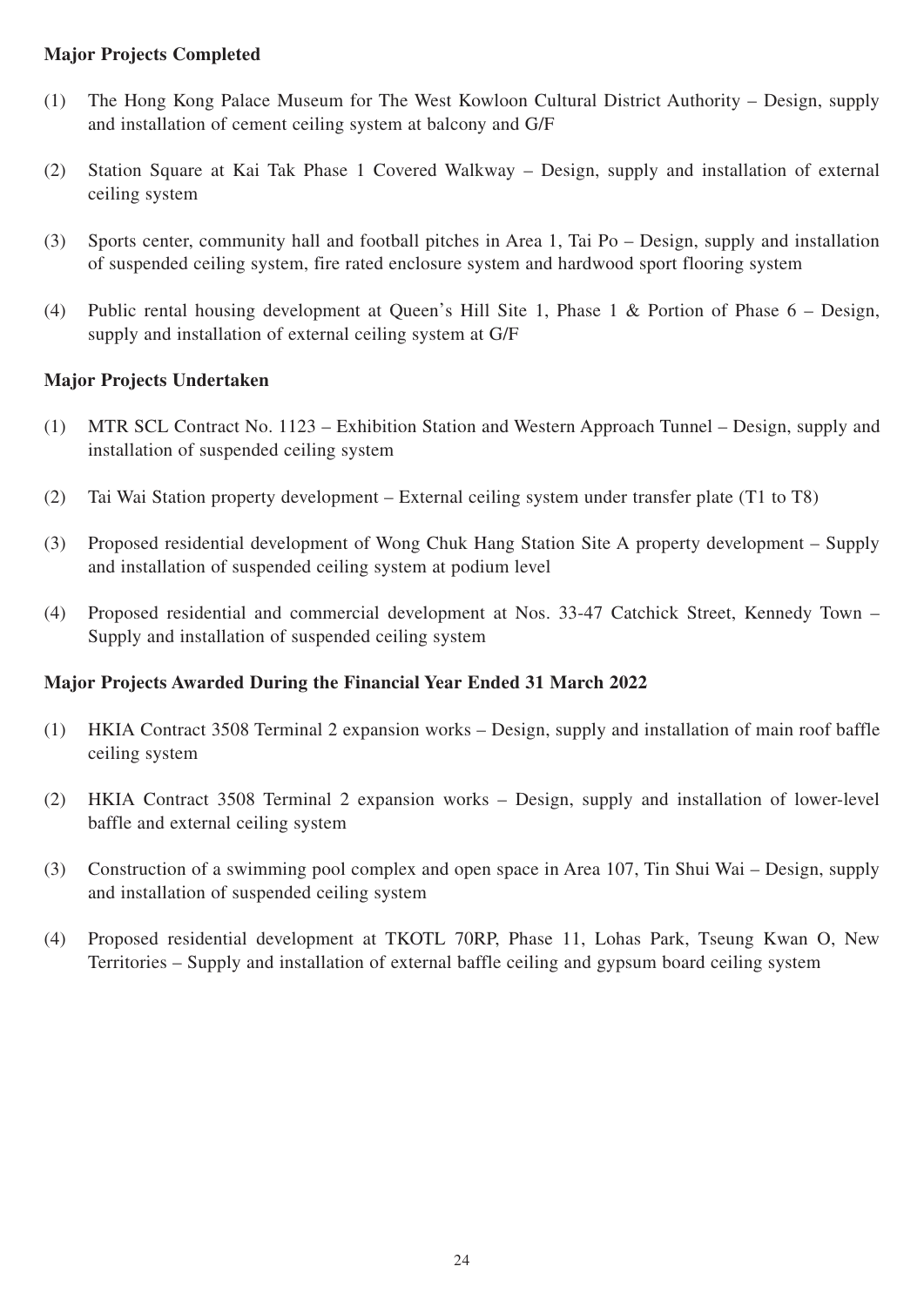## **PROPERTY DEVELOPMENT DIVISION**

The Property Development Division recorded no revenue during the year ended 31 March 2022 (2021: nil).

As for the joint venture project, Mount Vienna, the low-density residential project in Fo Tan, New Territories in which the Group has 25% interest. All of the units were sold and delivered to customers.

LUXÉAST, the Group's 49% interest in the parcel of land situated at 中華人民共和國浙江省海寧市區 文苑路西側、後富亭港南側 (West of Wenyuan Road and South of Houfutinggang, Haining, Zhejiang Province, the People's Republic of China) for the development and construction of office, retail, car parking spaces and other development pertaining to the land. The respective 房屋所有權證 (Building Ownership Certificates) have been issued in March 2015. A total of 221 商品房買賣合同 (Sale and Purchase Agreement for Commodity Flat) have been signed up to the end of the reporting period in which 211 units had been delivered to customers.

For the proposed residential development project with Sun Hung Kai Properties Limited at So Kwun Wat, Tuen Mun, a land exchange application to convert the land to residential use has been completed. Land premium were determined in October 2020 and all balance of the land premium had been paid up to February 2021. The land grant document has been executed and the development of the site is in progress.

A piece of land at No. 57A Nga Tsin Wai Road, Kowloon Tong, Kowloon in which the Group has 50% interest with the objective of developing the property into a premium residential project, lease modification for redevelopment has been approved and we are in the course of negotiating the land premium with Lands Department.

For the land at Tong Yan San Tsuen in Yuen Long in which the Group has 50% interest with the objective of developing the property into a residential project, a land exchange application for residential use was made in 2012 with the Lands Department. Land premium has been determined and was fully paid in April 2021. The development of the site is in progress.

As for the joint venture project, Johnson Place, located at Nos. 14-16 Lee Chung Street, Chai Wan, Hong Kong in which the Group has 50% interest, will be redeveloped into a brand new industrial property, the planning application for bonus plot ratio has been approved. Demolition of the existing building will be commenced soon.

In May 2021, the Group entered into the sale and purchase agreement with an independent third party to dispose of 50% interest of West Castle and a joint venture was formed with the objective of developing the property into a brand new industrial property with bonus plot ratio. The demolition works was completed in December 2021.

In July 2021, the Group entered into the sale and purchase agreement with an independent third party to dispose of 50% interest of No. 18 Lee Chung Street, Chai Wan, Hong Kong and a joint venture was formed with the objective of developing the property into a brand new industrial property. Building plans for the development with bonus plot ratio has been approved and demolition works was completed in April 2022.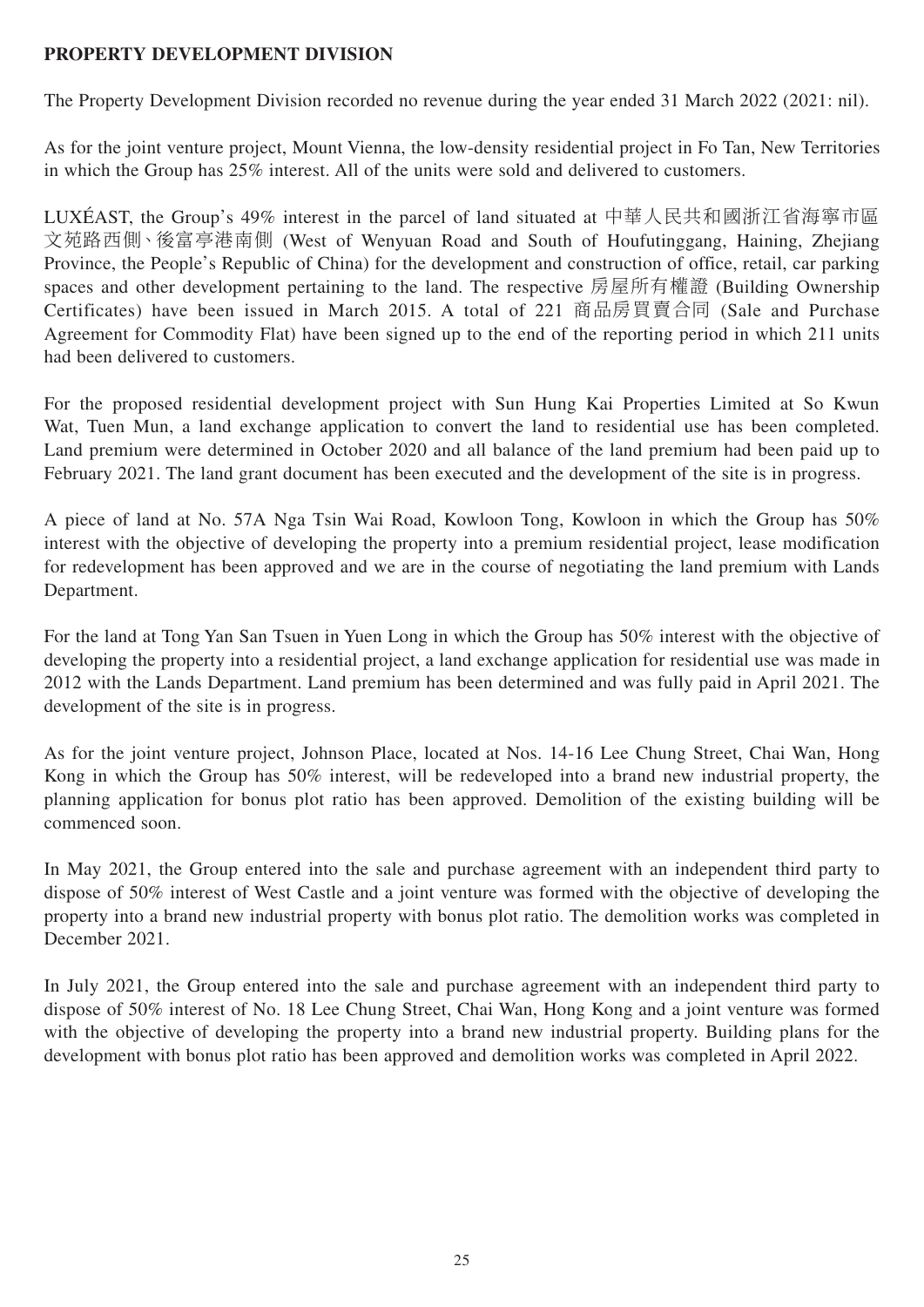## **PROPERTY INVESTMENT DIVISION**

The Property Investment Division recorded a revenue of HK\$63.4 million for the year ended 31 March 2022 (2021: HK\$63.7 million).

Strata sale of West Park was launched in January 2020. All of the residential units (i.e. 63 units) were sold and delivered to customers.

In September 2021, the Group entered into the sale and purchase agreement with an independent third party to dispose of certain industrial units and car parking spaces at Kwun Tong Industrial Centre. The transaction was completed in December 2021.

In October 2021, the Group entered into the sale and purchase agreement with an independent third party to dispose of Hay Nien Building in Kwun Tong. The transaction was completed in December 2021.

In February 2022, the Group entered into the sale and purchase agreement with an independent third party to dispose of The Edward in Mong Kok. The transaction was completed in March 2022.

In February 2022, the Group entered into the sale and purchase agreement with an independent third party to dispose of certain industrial units at Shatin Industrial Centre. The transaction was completed in March 2022.

In April 2022, the Group entered into the sale and purchase agreement with an independent third party to dispose of certain industrial units and car parking space at Shatin Industrial Centre. The transaction is expected to be completed in October 2022.

In May 2022, the Group entered into the sale and purchase agreement with an independent third party to dispose of certain industrial units and car parking spaces at Shatin Industrial Centre. The transaction was completed in May 2022.

Investment properties of the Group including PeakCastle in Cheung Sha Wan, various units at Shatin Industrial Centre, some units at Kings Wing Plaza 1 in Shek Mun, Hollywood Hill at No. 222 Hollywood Road, No. 31 Wing Wo Street in Sheung Wan, some units at Kin Wing Industrial Building in Tuen Mun, retail shops of The Austine Place in Tsim Sha Tsui, Hay Nien Building in Kwun Tong (which was disposed of in December 2021), certain industrial units and car parking spaces at Chaiwan Industrial Centre and Kwun Tong Industrial Centre (which was disposed of in December 2021), The Mercer in Sheung Wan and The Connaught at No. 138 Connaught Road West in which the Group has 50% interest, all contributed rental incomes to the Group during the financial year.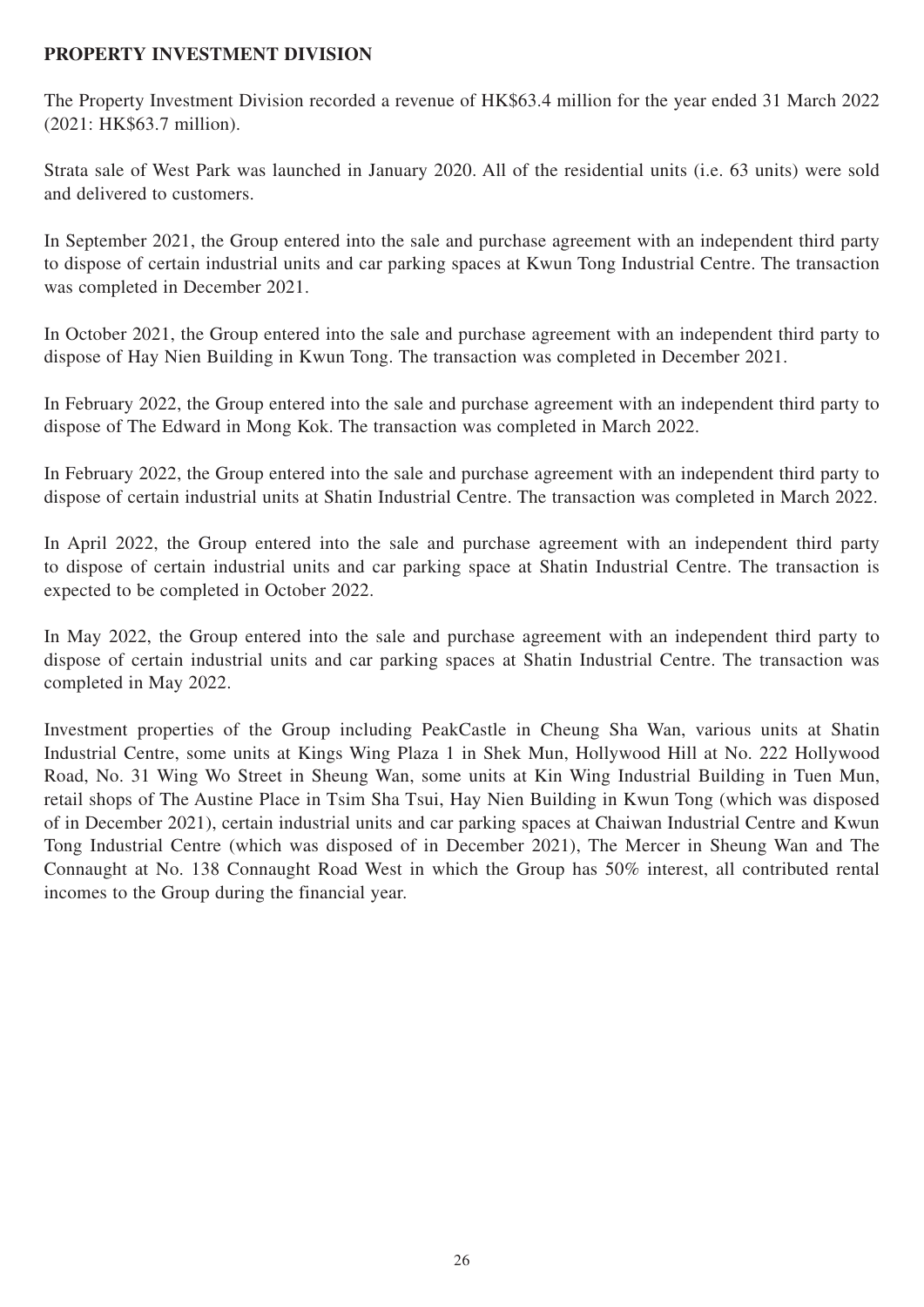## **PROPERTY AGENCY AND MANAGEMENT DIVISION**

The revenue of the Property Agency and Management Division for the year ended 31 March 2022 was HK\$8.5 million (2021: HK\$17.3 million).

In Hong Kong, our Property Agency and Management Division acted as the marketing and project manager for Johnson Place and No. 18 Lee Chung Street in Chai Wan, West Castle at No. 22 Yip Shing Street, No. 57A Nga Tsin Wai Road, PeakCastle in Cheung Sha Wan, The Grampian at No. 11 Grampian Road, The Connaught at No. 138 Connaught Road West, The Austine Place at No. 38 Kwun Chung Street, Mount Vienna at Lok Lam Road (terminated in August 2021) and Hay Nien Building at No. 1 Tai Yip Street (terminated in December 2021). This Division also provided property management services to The Austine Place in Tsim Sha Tsui, The Bedford in Tai Kok Tsui, Eight College and One LaSalle in Kowloon Tong, PeakCastle in Cheung Sha Wan, Mount Vienna at Lok Lam Road, The Connaught at No. 138 Connaught Road West, Hollywood Hill at No. 222 Hollywood Road, The Mercer at No. 29 Jervois Street, West Park in Cheung Sha Wan, Hay Nien Building at No. 1 Tai Yip Street (terminated in December 2021) and The Edward in Mong Kok (terminated in March 2022).

Other services of this Division include rental collection and leasing agency services to 8 Hart Avenue and The Cameron in Tsim Sha Tsui.

## **HEALTH PRODUCTS DIVISION**

For the year ended 31 March 2022, the Health Products Division recorded revenue of HK\$22.6 million, compared to HK\$32.2 million last year.

The Health Products Division focuses on retail and wholesale of Bu Yick Fong – 28 Chinese Herbal Soup and Chinese and Western nutritional supplements under the brand "HealthMate", management of a club and e-commerce business.

Coronavirus infection discouraged tourists and local consumption, the business environment for retail trade has become more difficult. Online shopping is an ideal channel which benefits both customers and sellers. We continue to develop e-shopping channel to draw customers from different regions.

## **FINANCIAL REVIEW**

## **Group Liquidity and Financial Resources**

The Group's liquidity and financing requirements are regularly reviewed.

For day-to-day liquidity management and to maintain flexibility in funding, the Group has access to facilities from banks with an aggregate amount of HK\$3,361.4 million (HK\$2,091.4 million was secured by first charges over certain leasehold land and buildings and investment properties of the Group), of which HK\$1,791.4 million bank loans have been drawn down and approximately HK\$136.8 million has been utilised mainly for the issuance of performance bonds as at 31 March 2022. The bank loans under these banking facilities bear interests at prevailing market interest rates.

The Group follows a prudent policy in managing its cash balance, and endeavours to maintain its sound cash flow generating capability, its ability to take on investments and acquisition projects, in order to enhance shareholder wealth. The total cash and bank balances of the Group amounted to HK\$609.3 million (included the bank balances shown under assets classified as held for sale) as at 31 March 2022 (2021: HK\$706.4 million), and accounted for 28.9% of the current assets (2021: 33.7%).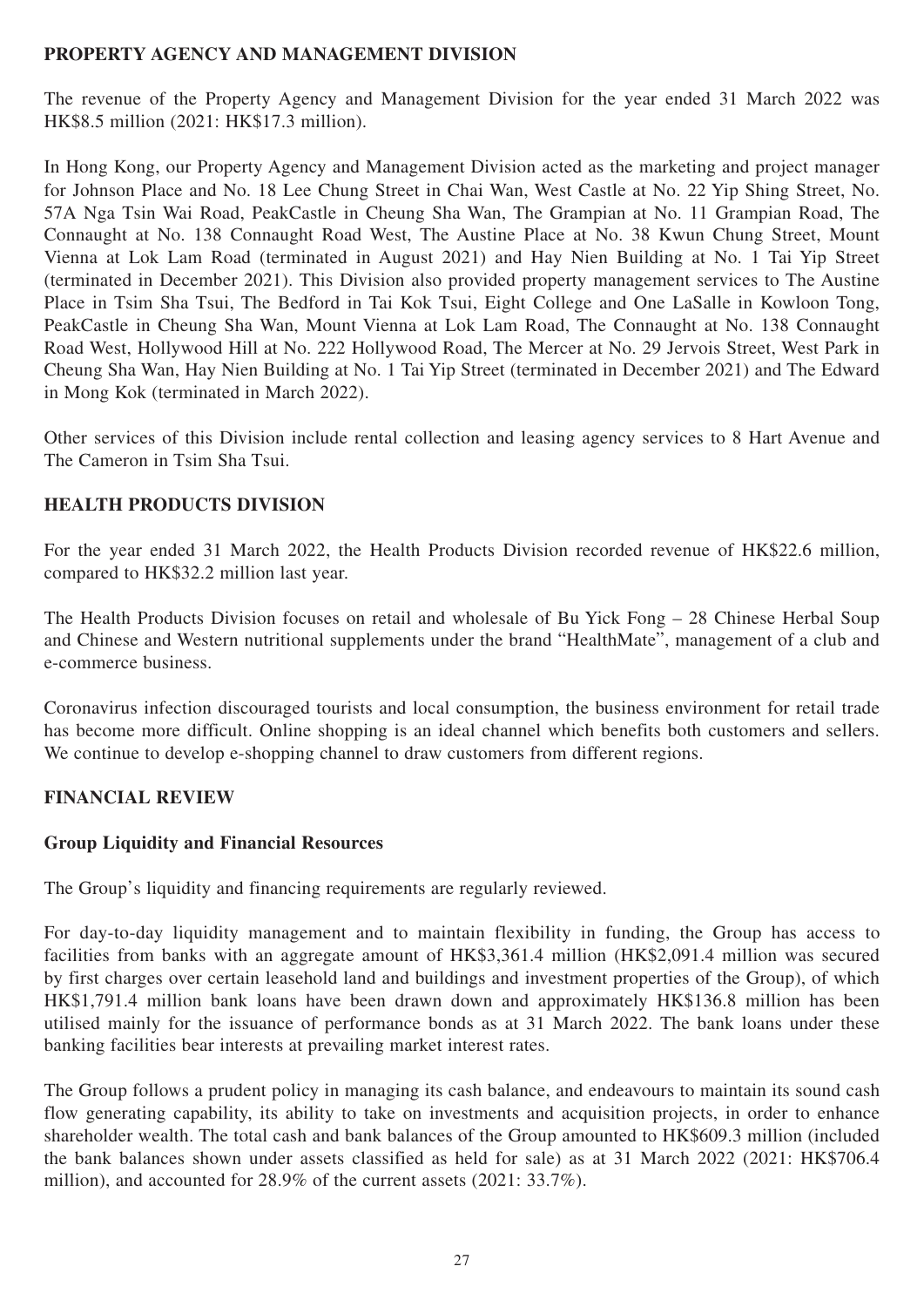During the year, the Group has a net cash outflow of HK\$178.5 million in its operating activities (mainly due to increase in properties under development for sale, utilisation of provisions and decrease in trade and other payables), a net cash inflow of HK\$1,209.4 million in its investing activities (mainly due to net cash inflows on disposals of subsidiaries, proceeds from disposal of investment properties and, netting off loans made to joint ventures), and a net cash outflow of HK\$1,128.0 million in its financing activities (mainly due to dividends paid to shareholders and repayment of bank loans, netting off new bank loans raised). Net bank borrowings (total bank loans less total bank balances and cash) amounted to HK\$1,182.1 million as at 31 March 2022 (2021: net bank borrowings of HK\$2,478.1 million). Accordingly, the gearing ratio of the Group, calculated on the basis of the Group's net bank borrowings to shareholders' funds, was 28.0% (2021: 59.9%). As at year-end date, the Group was with a net current assets of HK\$792.6 million (2021: net current liabilities of HK\$1,814.7 million) and the current ratio (current assets divided by current liabilities) was 1.6 times (2021: 0.54 time).

With its cash holdings and available facilities from banks, the Group's liquidity position will remain healthy in the coming year, with sufficient financial resources to meet its obligations, operation and future development requirements.

## **Treasury Policy**

The aim of the Group's treasury policy is to minimise its exposure to fluctuations in the exchange rate and not to engage in any highly leveraged or speculative derivative products. Treasury transactions unrelated to underlying financial exposure are not undertaken. Foreign currency exposures of the Group arise mainly from the purchase of goods. The Group will determine if any hedging is required, on an individual basis, depending upon the size and nature of the exposure, and the prevailing market circumstances.

In order to enhance the deployment of internal funds with maximum benefit, to achieve better risk control, and to minimise cost of funds, the Group's treasury activities are centralised and scrutinised by the top management.

The surplus cash which is generally placed with reputable financial institutions is mostly denominated in Hong Kong dollar. Most of the income, expenses, assets and liabilities of the Group are denominated in Hong Kong dollars. The Group therefore does not have any significant exposure to gains or losses arising from the movement of foreign currency exchange rate against the Hong Kong dollar.

## **Shareholders' Funds**

At the year-end date, shareholders' funds of the Group were HK\$4,216.4 million including reserves of HK\$4,105.9 million, an increase of HK\$79.0 million from HK\$4,026.9 million at 31 March 2021. On that basis, the consolidated net asset value of the Group as at 31 March 2022 was HK\$3.81 per share, compared to the consolidated net asset value of HK\$3.75 per share as at 31 March 2021. The increase in shareholders' funds was mainly attributable to profits retained after payments of cash dividends and exercise of share options.

## **Capital Structure**

The Group intends to keep an appropriate mix of equity and debt to ensure an efficient capital structure over time. As at 31 March 2022, the Group borrowed Hong Kong dollar loans amounting to HK\$1,791.4 million from the banks (at 31 March 2021: HK\$3,184.5 million). The borrowings have been used as general working capital for financing the properties for development and investment purposes over the years. The maturity profile of the loans spread over a period of three years with HK\$644.4 million repayable within the first year, HK\$16.0 million repayable within the second year and HK\$1,131.0 million repayable within the third year. Interest is based on Hong Kong Interbank Offered Rate plus a competitive margin.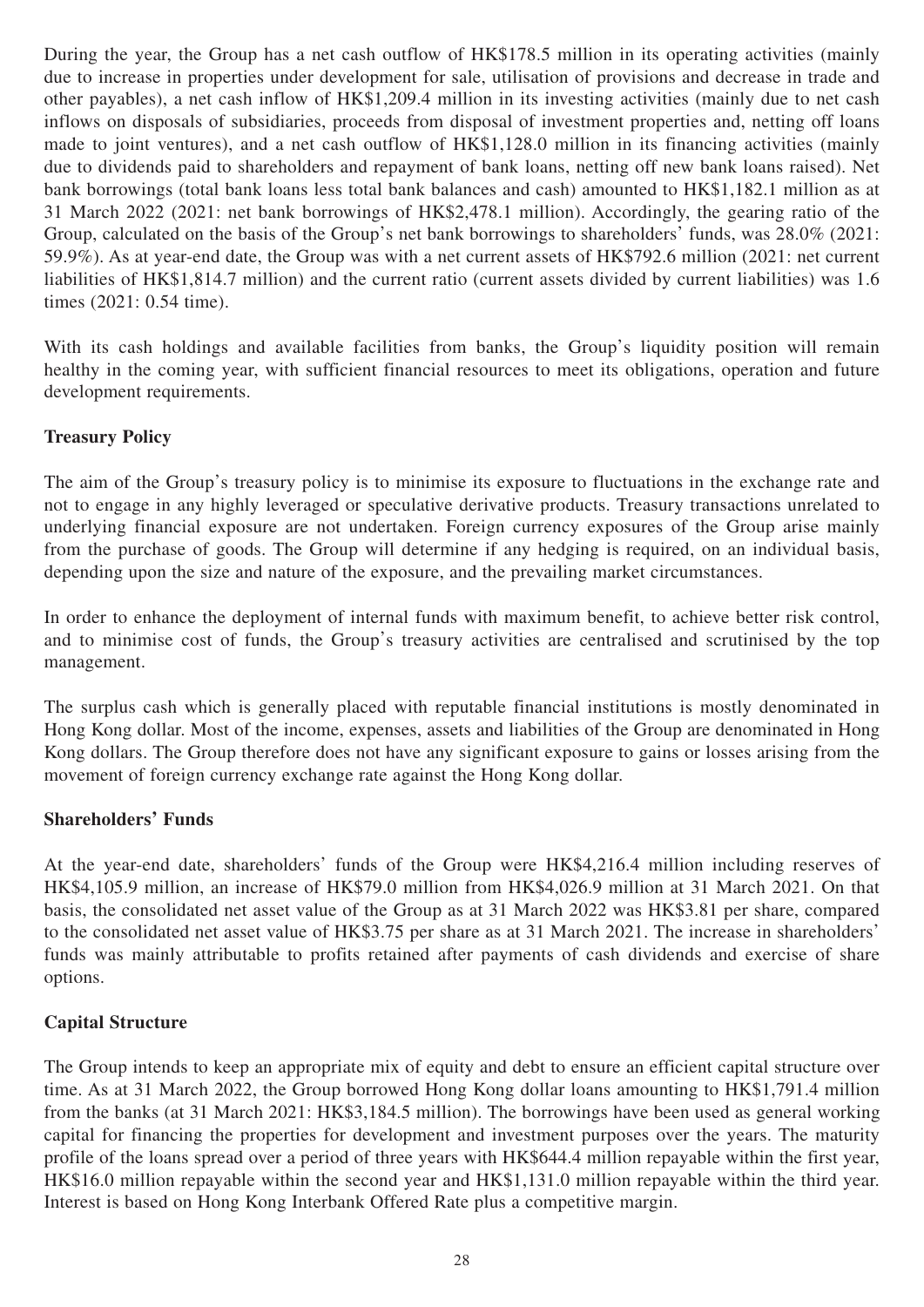## **Major Disposals**

On 31 May 2021, an indirect wholly-owned subsidiary of the Company, Colourful Bloom Limited, entered into a sale and purchase agreement with an independent third party to dispose of 50% interest in Esteemed Virtue Limited, together with its wholly-owned subsidiary, Befit Limited ("Befit") at a consideration of HK\$130,000,000, subject to adjustment. Befit is a property holding company. The major asset of Befit represented a property named "West Castle" located in Hong Kong. The transaction was completed on 30 June 2021.

On 30 July 2021, an indirect wholly-owned subsidiary of the Company, Golden Stream Ventures Limited, entered into a preliminary sale and purchase agreement with an independent third party to dispose of 100% interest in Great Virtue Ventures Limited ("Great Virtue") at a consideration of HK\$628,000,000, subject to adjustment. Great Virtue is a property holding company. The major asset of Great Virtue represented a property named "Hay Nien Building" located in Hong Kong. A formal sale and purchase agreement was entered into on 22 October 2021. The transaction was completed on 1 December 2021.

On 30 July 2021, a direct wholly-owned subsidiary of the Company, Hanison Construction Holdings (BVI) Limited, entered into a sale and purchase agreement with an independent third party to dispose of 50% interest in Excess Wonder Limited, together with its wholly-owned subsidiary, Rainbow Jade Enterprises Limited ("Rainbow Jade") at a consideration of HK\$305,000,000, subject to adjustment. Rainbow Jade is a property holding company. The major asset of Rainbow Jade represented a property named "Minibox Tower" located in Hong Kong. The transaction was completed on 26 January 2022.

On 1 September 2021, an indirect wholly-owned subsidiary of the Company, Storage Holding I Ltd, entered into a sale and purchase agreement with an independent third party to dispose of certain units and car parking spaces of an industrial property named "Kwun Tong Industrial Centre" located in Hong Kong at a consideration of HK\$129,200,000. The transaction was completed on 17 December 2021.

On 15 February 2022, an indirect wholly-owned subsidiary of the Company, Towering Glory Limited has entered into a sale and purchase agreement with an independent third party to dispose of its 100% interest in Regal Prosper Limited at an aggregate consideration of HK\$280,000,000, subject to adjustment. Regal Prosper Limited directly holds the legal and beneficial ownership of a commercial property named "The Edward" located in Hong Kong. The disposal was completed on 15 March 2022.

On 22 February 2022, the Group has entered into a sale and purchase agreement with an independent third party to dispose of its 100% interest in Superior Future Limited, an indirect wholly-owned subsidiary of the Company, at an aggregate consideration of HK\$54,200,000, subject to adjustments. Superior Future Limited directly holds the legal and beneficial ownership of certain units in an industrial property named "Shatin Industrial Centre" located in Hong Kong. The disposal was completed on 15 March 2022.

## **Collateral**

As at 31 March 2022, certain leasehold land and buildings and investment properties of the Group, at the carrying value of approximately HK\$2,704.8 million (at 31 March 2021: certain leasehold land and buildings and investment properties of the Group, at the carrying value of approximately HK\$4,055.5 million), were pledged to the banks to secure the Hong Kong dollar loans of HK\$1,691.4 million (at 31 March 2021: HK\$2,634.5 million).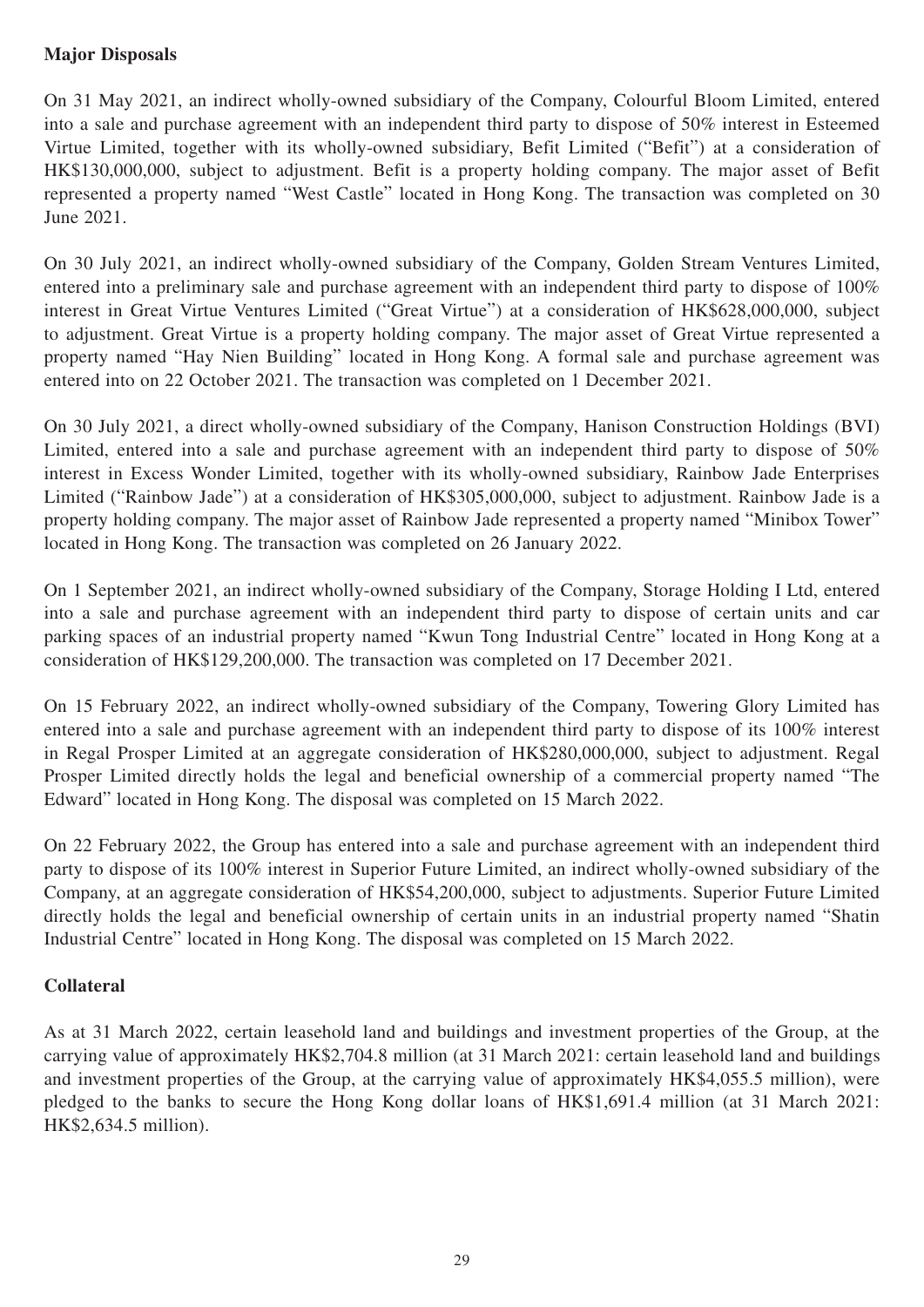## **Performance Bonds**

As at 31 March 2022, the Group had outstanding performance bonds in respect of construction contracts amounting to HK\$136,833,000 (2021: HK\$195,272,000).

## **Commitments**

The Group's share of the commitments made jointly with other joint venturers relating to the joint ventures, but not recognised at the end of the reporting period is as follows:

|                              | 31.3.2022<br><b>HK\$'000</b> | 31.3.2021<br><b>HK\$'000</b> |
|------------------------------|------------------------------|------------------------------|
| Commitments to provide loans | 1,907,197                    | 1,515,106                    |

## **Employees and Remuneration Policy**

As at 31 March 2022, the Group (excluding its joint ventures) had 440 full time employees. The Group offers competitive remuneration packages, including discretionary bonus and share option scheme, to its employees, commensurable to market level and their qualifications. The Group also provides retirement schemes, medical benefits and both in-house and external training courses for employees.

## **PROSPECTS**

According to the International Monetary Fund, the war in Ukraine will slow global growth to 3.6% in 2022. War-induced commodity price increases and broadening price pressures have led to 2022 inflation projections of 5.7% in advanced economies and 8.7% in emerging markets and developing economies. China's economic growth is also expected to cool in 2022, slowing to around 5.1% due to COVID-19 outbreaks in the first quarter of 2022, diminished support from exports, and the government's continued deleveraging efforts, according to the World Bank. It is believed that a severe and prolonged downturn in the highly leveraged property sector poses another downside risk which could also have significant economywide impacts.

With the Hong Kong government expecting to increase its public infrastructure project spending to reach an annual capital works expenditure of HK\$100 billion, in addition to various land and housing supply initiatives, the Group is optimistic about the prospects offered by the city's construction sector. In a bid to address the labour shortage issue, the government indicated in early 2022 that the construction sector can expect a supply of around 27,000 semi-skilled and skilled workers in the coming years as part of a HK\$1 billion plan to boost training and recruitment within the industry. With shipping and logistics costs expected to remain high, and the war in Ukraine leading to further inflationary pressure, raw material and construction costs will continue to soar. In response, the Group will strive to control costs and increase operational efficiency.

Regarding the property sector, given the relatively uncertain economic and interest rate environment, both globally and in Hong Kong, the management will continue to adopt a pragmatic and well-considered strategy in respect of the Group's future development and investment projects. Moving forward, our development projects will primarily consist of joint ventures with investment horizons of three to five years. This will not only help to mitigate risks, but also allow us to benefit from the strengths and advantages of our joint venture partners.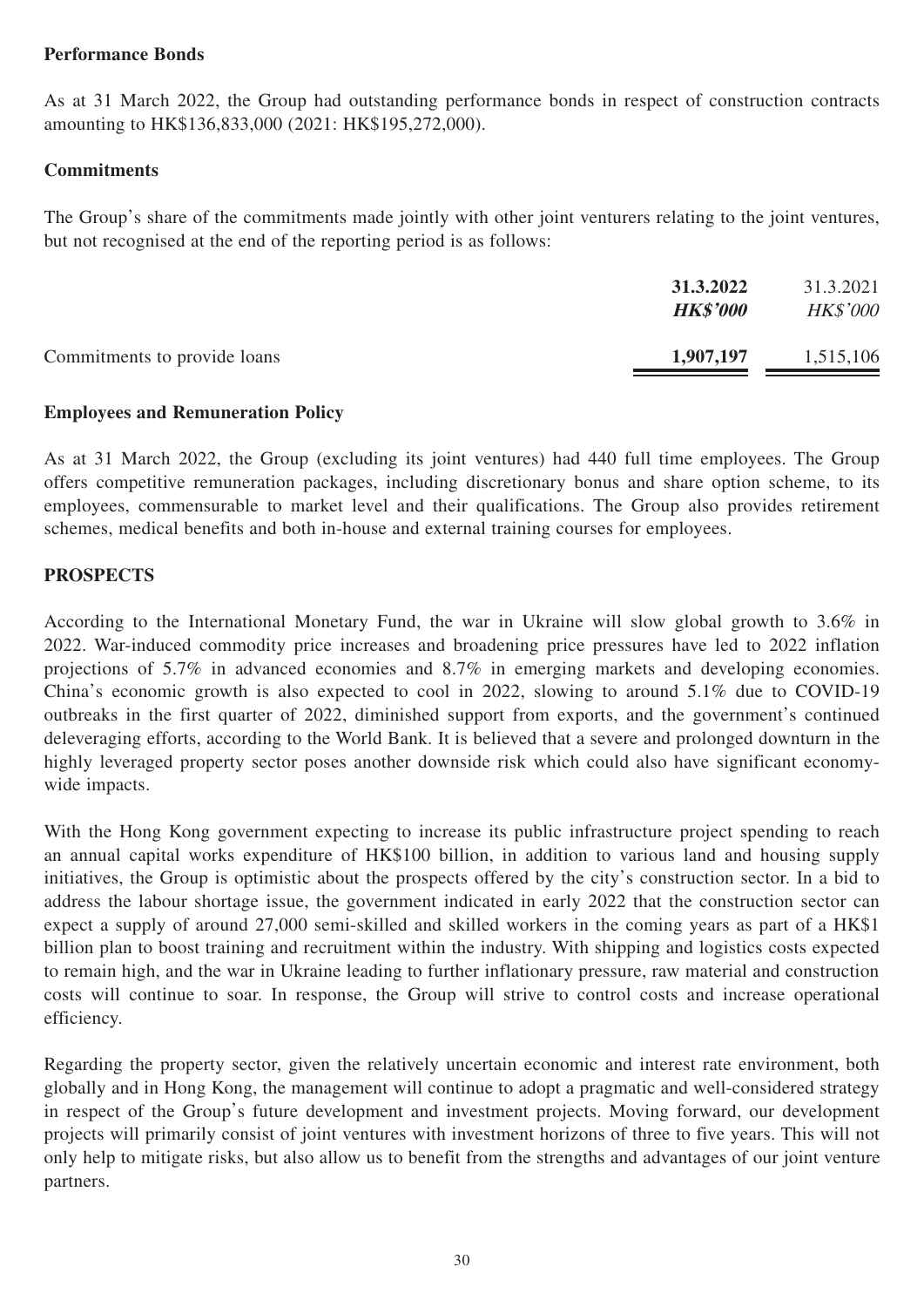## **CORPORATE GOVERNANCE**

The corporate governance principles of the Company emphasise a quality board of directors and transparency and accountability to all shareholders.

Throughout the year ended 31 March 2022, the Company has complied with all applicable code provisions of the Corporate Governance Code ("CG Code") as set out in Appendix 14 to the Listing Rules, except for Code Provision F.2.2 of the CG Code which stipulates that the chairman of the board should attend the annual general meeting. The Chairman of the Board, Mr. Cha Mou Daid, Johnson, was unable to attend the Company's 2021 annual general meeting due to other engagement. The Managing Director took the chair of that meeting in accordance with the articles of association of the Company and to respond to questions and enquiries from the shareholders at the meeting.

## **MODEL CODE FOR SECURITIES TRANSACTIONS BY DIRECTORS**

The Company has adopted the Model Code for Securities Transactions by Directors of Listed Issuers ("Model Code") contained in Appendix 10 to the Listing Rules as its own code of conduct regarding directors' securities transactions. Having made specific enquiry of all directors of the Company, all directors confirmed that they have complied with the required standard set out in the Model Code during the year ended 31 March 2022.

## **PURCHASE, SALE OR REDEMPTION OF LISTED SECURITIES**

Neither the Company nor any of its subsidiaries purchased, sold or redeemed any of the Company's listed securities during the year ended 31 March 2022.

#### **REVIEW OF ANNUAL RESULTS**

The Group's consolidated financial statements for the year ended 31 March 2022 have been reviewed by the Audit Committee of the Company.

## **SCOPE OF WORK OF MESSRS. DELOITTE TOUCHE TOHMATSU**

The figures in respect of the Group's consolidated statement of financial position, consolidated statement of profit or loss, consolidated statement of profit or loss and other comprehensive income and the related notes thereto for the year ended 31 March 2022 as set out in the preliminary announcement have been agreed by the Group's auditor, Messrs. Deloitte Touche Tohmatsu, to the amounts set out in the Group's audited consolidated financial statements for the year as approved by the Board of Directors. The work performed by Messrs. Deloitte Touche Tohmatsu in this respect did not constitute an assurance engagement in accordance with Hong Kong Standards on Auditing, Hong Kong Standards on Review Engagements or Hong Kong Standards on Assurance Engagements issued by the Hong Kong Institute of Certified Public Accountants and consequently no assurance has been expressed by Messrs. Deloitte Touche Tohmatsu on the preliminary announcement.

> On behalf of the Board **Hanison Construction Holdings Limited Cha Mou Daid, Johnson** Chairman

Hong Kong, 14 June 2022